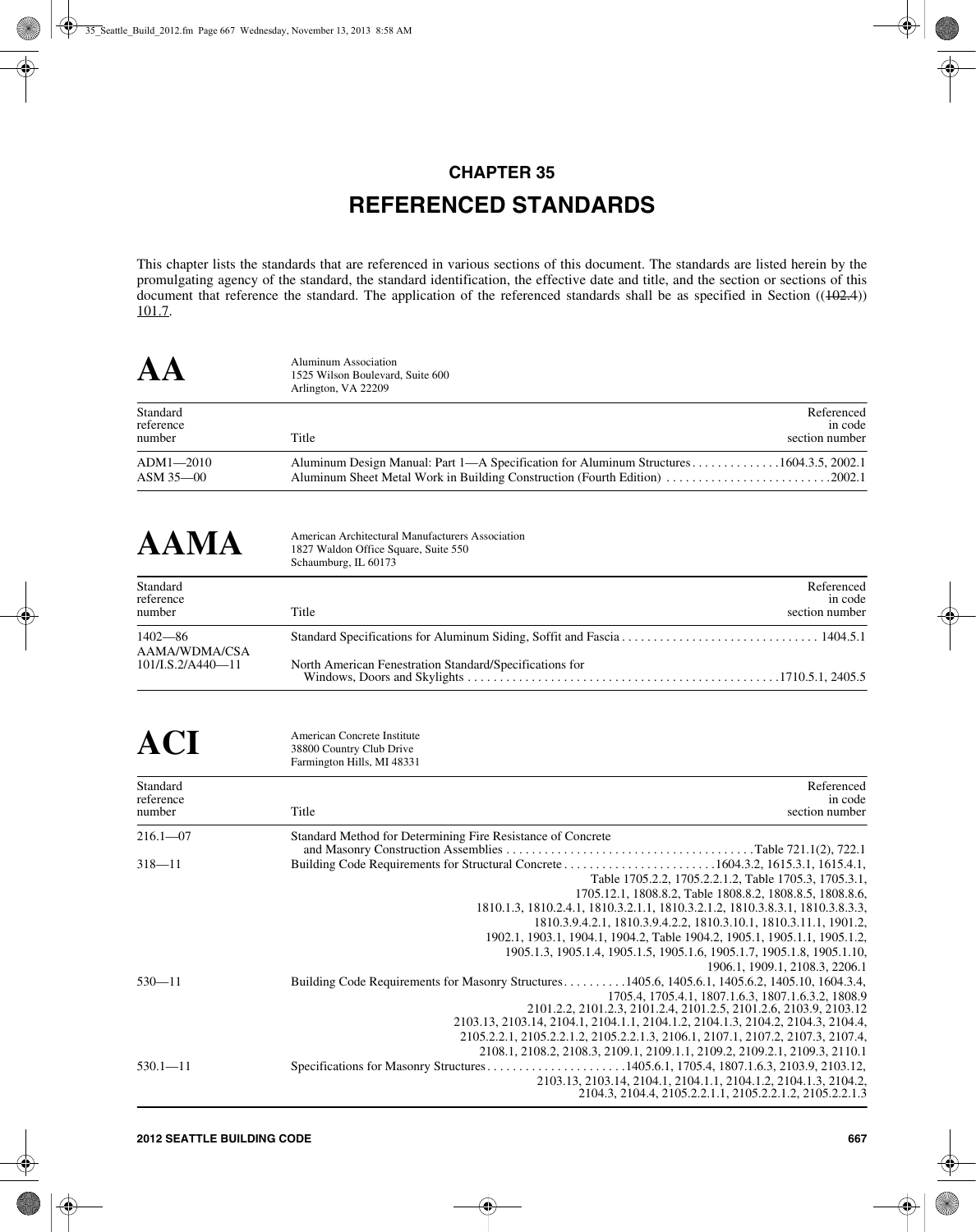| <b>AF&amp;PA</b>                | American Forest & Paper Association<br>1111 19th St, NW Suite 800<br>Washington, DC 20036                                                                                                                                                                                                                                  |
|---------------------------------|----------------------------------------------------------------------------------------------------------------------------------------------------------------------------------------------------------------------------------------------------------------------------------------------------------------------------|
| Standard<br>reference<br>number | Referenced<br>in code<br>Title<br>section number                                                                                                                                                                                                                                                                           |
| WCD No. 4-2003<br>ANSI/AF&PA    |                                                                                                                                                                                                                                                                                                                            |
| WFCM-2012                       | Wood Frame Construction Manual for One- and Two-Family Dwellings 1609.1.1, 1609.1.1.1,                                                                                                                                                                                                                                     |
| $NDS - 2012$                    | 2301.2, 2308.1, 2308.2.1<br>National Design Specification (NDS) for Wood Construction with 2012 Supplement 722.1, 722.6.3.2,<br>1711.1.1.1711.1.2.1.<br>1809.12, 1810.3.2.4. Table 1810.3.2.6, 1905.1.9.<br>2302.1, 2304.12, 2306.1, 2306.2, Table 2306.2(1),<br>Table 2306.2(2), Table 2306.3(1), Table 2306.3(2), 2307.1 |
| AF&PA-2012<br>ANSI/AF&PA        |                                                                                                                                                                                                                                                                                                                            |
| PWF-2007<br>ANSI/AF&PA          |                                                                                                                                                                                                                                                                                                                            |
| SDPWS-2008                      | 2306.3, Table 2306.3(1), Table 2306.3(3), 2307.1                                                                                                                                                                                                                                                                           |

| <b>AISC</b>                                  | American Institute of Steel<br>Construction One East Wacker Drive, Suite 700<br>Chicago, IL 60601-18021                                                  |
|----------------------------------------------|----------------------------------------------------------------------------------------------------------------------------------------------------------|
| Standard<br>reference<br>number              | Referenced<br>in code<br>Title<br>section number                                                                                                         |
| $ANSI/AISC 341 - 10$<br>$ANSI/AISC 360 - 10$ | Seismic Provisions for Structural Steel Buildings 1613.4.1, 1705.11.1, 1705.12.2, 2205.2.1, 2205.2.2, 2206.2<br>2203.1, 2203.2, 2205.1, 2205.2.1, 2206.1 |

**AISI** American Iron and Steel Institute<br>
1140 Connecticut Avenue, 705 Suite 705 Washington, DC 20036

| Standard<br>reference | Referenced<br>in code                                                                            |
|-----------------------|--------------------------------------------------------------------------------------------------|
| number                | section number<br>Title                                                                          |
| AISI S100-07/S2-10    | North American Specification for the Design of Cold-formed Steel                                 |
|                       |                                                                                                  |
|                       | 2210.1, 2210.2, 2211.2, 2211.4, 2211.6                                                           |
| AISI S110-07/S1-09    | Standard for Seismic Design of Cold-formed Steel Structural                                      |
|                       |                                                                                                  |
| AISI S200-07          | North American Standard for Cold-formed Steel Framing-General Provisions. 2203.1, 2203.2, 2211.1 |
| AISI S210-07          | North American Standard for Cold-formed Steel Framing-Floor and Roof System Design 2211.5        |
| AISI S211-07          |                                                                                                  |
| AISI S212-07          |                                                                                                  |
| AISI S213-07/S1-09    | North American Standard for Cold-formed Steel Framing-Lateral                                    |
|                       |                                                                                                  |
| AISI S214-07/S2-08    | North American Standard for Cold-formed Steel Framing-Truss                                      |
|                       |                                                                                                  |
| AISI S230-07/S2-08    | Standard for Cold-formed Steel Framing-Prescriptive Method for                                   |
|                       | One- and Two-family Dwellings, with Supplement 2, dated 2008 1609.1.1, 1609.1.1.1, 2211.7        |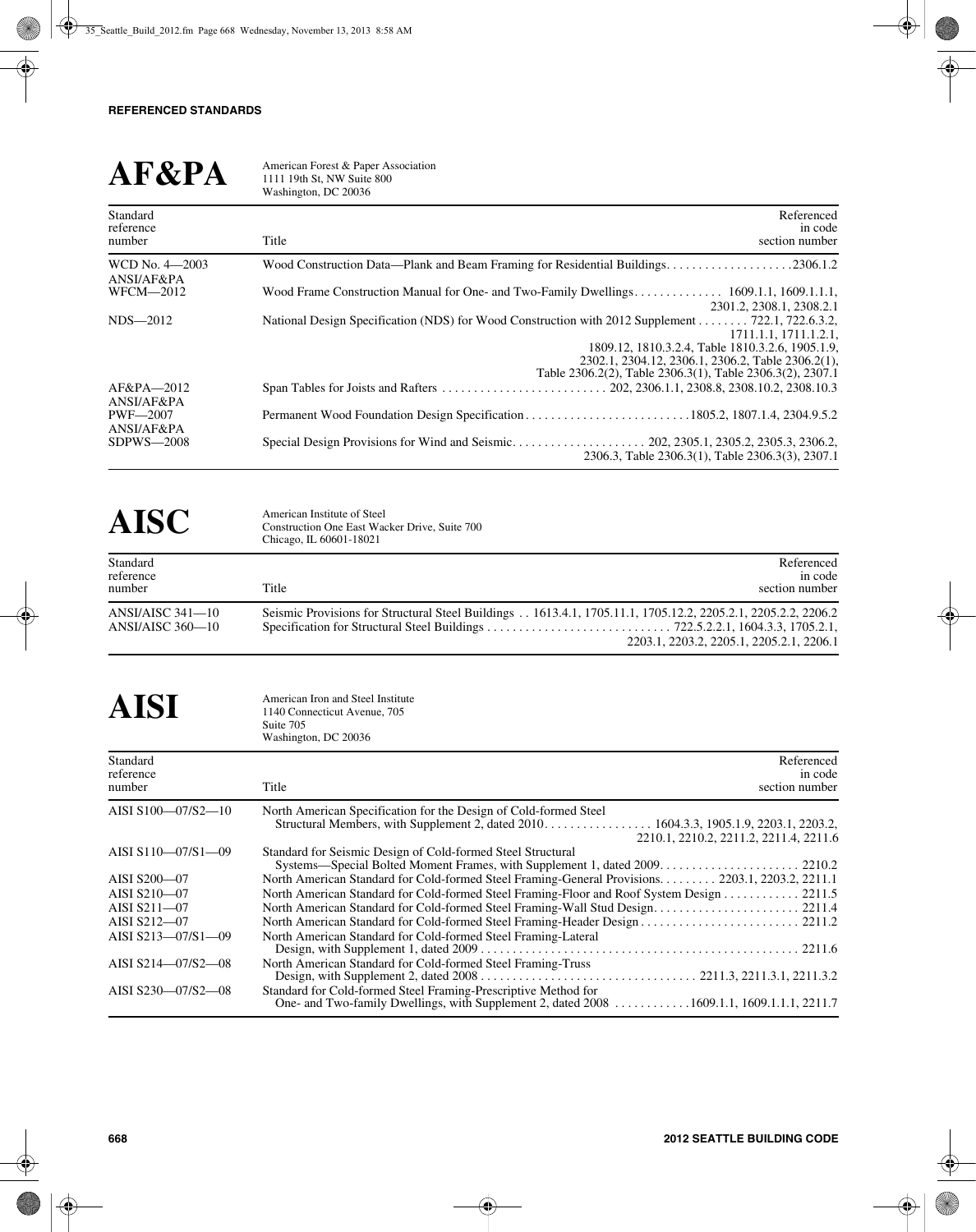AITC American Institute of Timber Construction Suite 140 7012 S. Revere Parkway Englewood, CO 80112

| Standard<br>reference<br>number | Title                                                                                     | Referenced<br>in code<br>section number |
|---------------------------------|-------------------------------------------------------------------------------------------|-----------------------------------------|
| AITC Technical                  |                                                                                           |                                         |
| Note $7-96$                     |                                                                                           |                                         |
| AITC 104 - 03                   |                                                                                           |                                         |
| AITC 110-01                     | Standard Appearance Grades for Structural Glued Laminated Timber2306.1                    |                                         |
| AITC 113-10                     |                                                                                           |                                         |
| AITC 117-10                     |                                                                                           |                                         |
| AITC 119-96                     | Standard Specifications for Structural Glued Laminated Timber of Hardwood Species 2306.1  |                                         |
| ANSI/AITC                       |                                                                                           |                                         |
| A $190.1 - 07$                  |                                                                                           |                                         |
| AITC 200-09                     | Manufacturing Quality Control Systems Manual for Structural Glued Laminated Timber 2306.1 |                                         |

# ALI Automotive Lift Institute<br>P.O. Box 85

P.O. Box 85 Courtland, NY 13045

| Standard<br>reference<br>number | Title                                                 | Referenced<br>in code<br>section number |
|---------------------------------|-------------------------------------------------------|-----------------------------------------|
| ALI ALCTV—2006                  | Standard for Automotive Lifts—Safety Requirements for |                                         |

AMCA Air Movement and Control Association International<br>
30 West University Drive<br>
Arlington Heights, U. 60004 Arlington Heights, IL 60004

|                                 | $1.44$ magnetic respectively. The $0.0001$ |                                         |
|---------------------------------|--------------------------------------------|-----------------------------------------|
| Standard<br>reference<br>number | Title                                      | Referenced<br>in code<br>section number |
| $540 - 08$                      |                                            |                                         |

ANSI American National Standards Institute<br>25 West 43rd Street, Fourth Floor 25 West 43rd Street, Fourth Floor New York, NY 10036

| Standard<br>reference<br>number | Title                                                                                                                                   | Referenced<br>in code<br>section number |
|---------------------------------|-----------------------------------------------------------------------------------------------------------------------------------------|-----------------------------------------|
| $A13.1 - 96$                    |                                                                                                                                         |                                         |
| (Reaffirmed 2002)               |                                                                                                                                         |                                         |
| $A108.1A - 99$                  |                                                                                                                                         |                                         |
| $A108.1B - 99$                  | Installation of Ceramic Tile, quarry Tile on a Cured Portland<br>Cement Mortar Setting Bed with Dry-set or Latex-portland Mortar2103.11 |                                         |
| $A108.4 - 99$                   | Installation of Ceramic Tile with Organic Adhesives or                                                                                  |                                         |
| A108.5-99                       | Installation of Ceramic Tile with Dry-set Portland Cement Mortar                                                                        |                                         |
| $A108.6 - 99$                   | Installation of Ceramic Tile with Chemical-resistant, Water                                                                             |                                         |
| A <sub>108.8</sub> -99          |                                                                                                                                         |                                         |
| A108.9-99                       | Installation of Ceramic Tile with Modified Epoxy Emulsion Mortar/Grout2103.11.5                                                         |                                         |
| $A108.10 - 99$                  |                                                                                                                                         |                                         |
| $A118.1 - 99$                   | American National Standard Specifications for Dry-set Portland Cement Mortar 2103.11.1                                                  |                                         |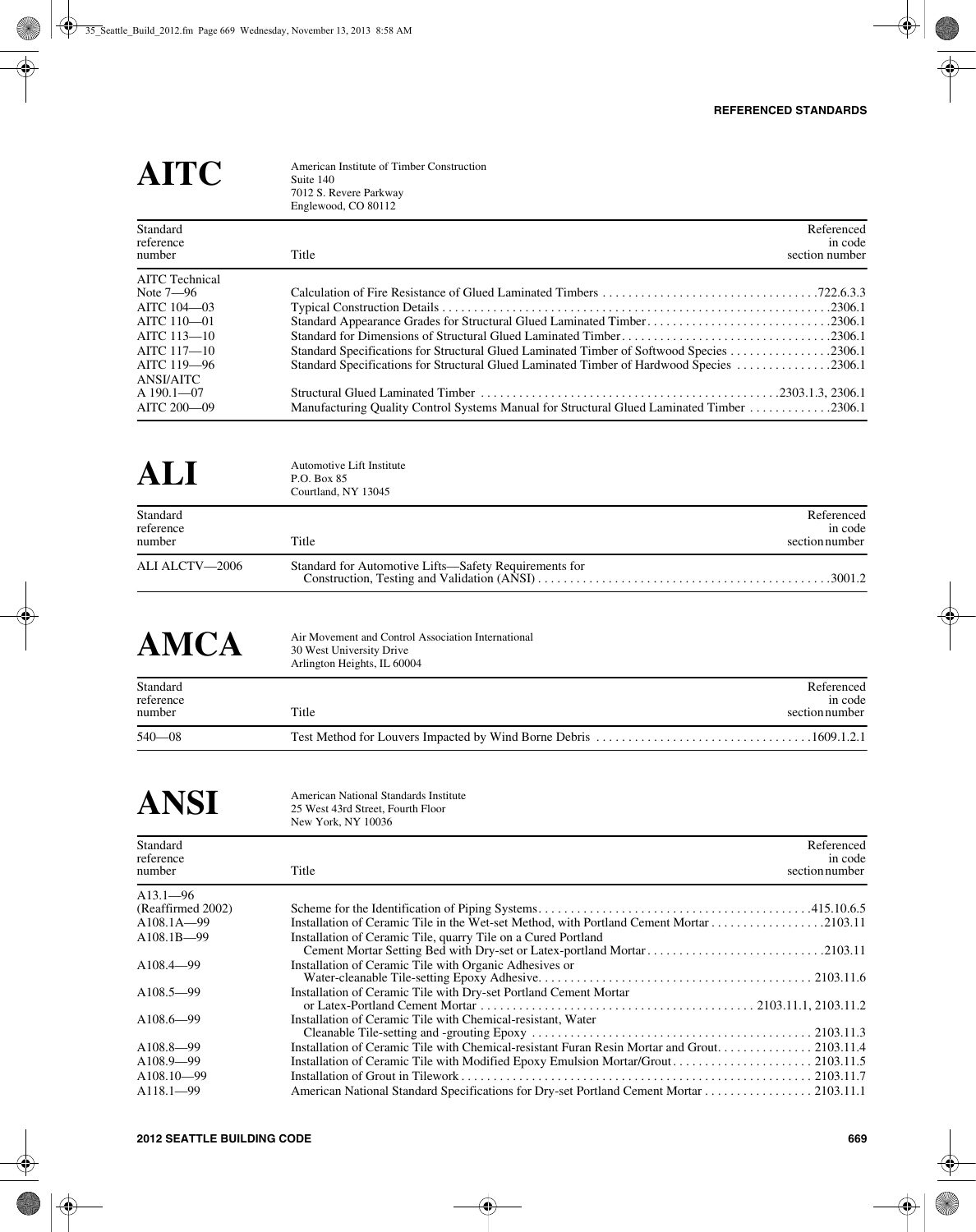|                              | <b>ANSI-continued</b>                                                                                 |  |
|------------------------------|-------------------------------------------------------------------------------------------------------|--|
| A118.3-99                    | American National Standard Specifications for                                                         |  |
|                              | Chemical-resistant, Water-cleanable Tile-setting and -grouting                                        |  |
|                              |                                                                                                       |  |
| A <sub>118.4</sub> -99       |                                                                                                       |  |
| A118.5-99                    | American National Standard Specifications for                                                         |  |
|                              | Chemical Resistant Furan Mortar and Grouts for Tile Installation 2103.11.4                            |  |
| $A118.6 - 99$                | 2103.11.7 American National Standard Specifications for Cement Grouts for Tile Installation 2103.11.7 |  |
| A118.8-99                    | American National Standard Specifications for Modified Epoxy Emulsion Mortar/Grout 2103.11.5          |  |
| $A136.1 - 99$                | American National Standard Specifications for                                                         |  |
|                              |                                                                                                       |  |
| $A137.1 - 08$                |                                                                                                       |  |
| $A208.1 - 09$                |                                                                                                       |  |
| <b>ANSI/APA PRG 320-2011</b> |                                                                                                       |  |
| $Z$ 97.1-09                  | Safety Glazing Materials Used in Buildings-Safety Performance                                         |  |
|                              |                                                                                                       |  |
|                              | Table 2406.2(2), 2406.3.1, 2407.1, 2407.1.4.1,                                                        |  |
|                              | 2408.2.1, 2408.3, 2409.1, 2409.2, 2409.3.1                                                            |  |
|                              |                                                                                                       |  |

 $\mathbf I$  $\overline{1}$ 

> $APA$  APA - Engineered Wood Association<br>  $T_{\text{111 South 19th}}^{PAPA -$  Engineered Wood Association Tacoma, WA 98466

| Standard<br>reference<br>number              | Referenced<br>in code<br>Title<br>section number                                                  |
|----------------------------------------------|---------------------------------------------------------------------------------------------------|
| ANSI/APA PRP 210-08<br>APA PDS-04<br>APA PDS | Standard for Performance-Rated Engineered Wood Siding 2303.1.4, 2304.6.2, 2306.3, Table 2306.3(1) |
| Supplement $1 - 90$<br>APA PDS               |                                                                                                   |
| Supplement 2-92<br>APA PDS                   |                                                                                                   |
| Supplement 3-90<br>APA PDS                   |                                                                                                   |
| Supplement 4-90<br>APA PDS                   |                                                                                                   |
| Supplement 5-08                              |                                                                                                   |
| EWS R540-02                                  |                                                                                                   |
| EWS S475-01                                  |                                                                                                   |
| EWS S560-03                                  |                                                                                                   |
| EWS T300-05                                  |                                                                                                   |
| EWS X440-03                                  |                                                                                                   |
| EWS X450-01                                  |                                                                                                   |

| <b>APSP</b>                     | The Association of Pool & Spa Professionals<br>2111 Eisenhower Avenue<br>Alexandria, VA 22314 |                                         |
|---------------------------------|-----------------------------------------------------------------------------------------------|-----------------------------------------|
| Standard<br>reference<br>number | Title                                                                                         | Referenced<br>in code<br>section number |
| ANSI/APSP 7-06                  | Standard for Suction Entrapment Avoidance in Swimming Pools,                                  |                                         |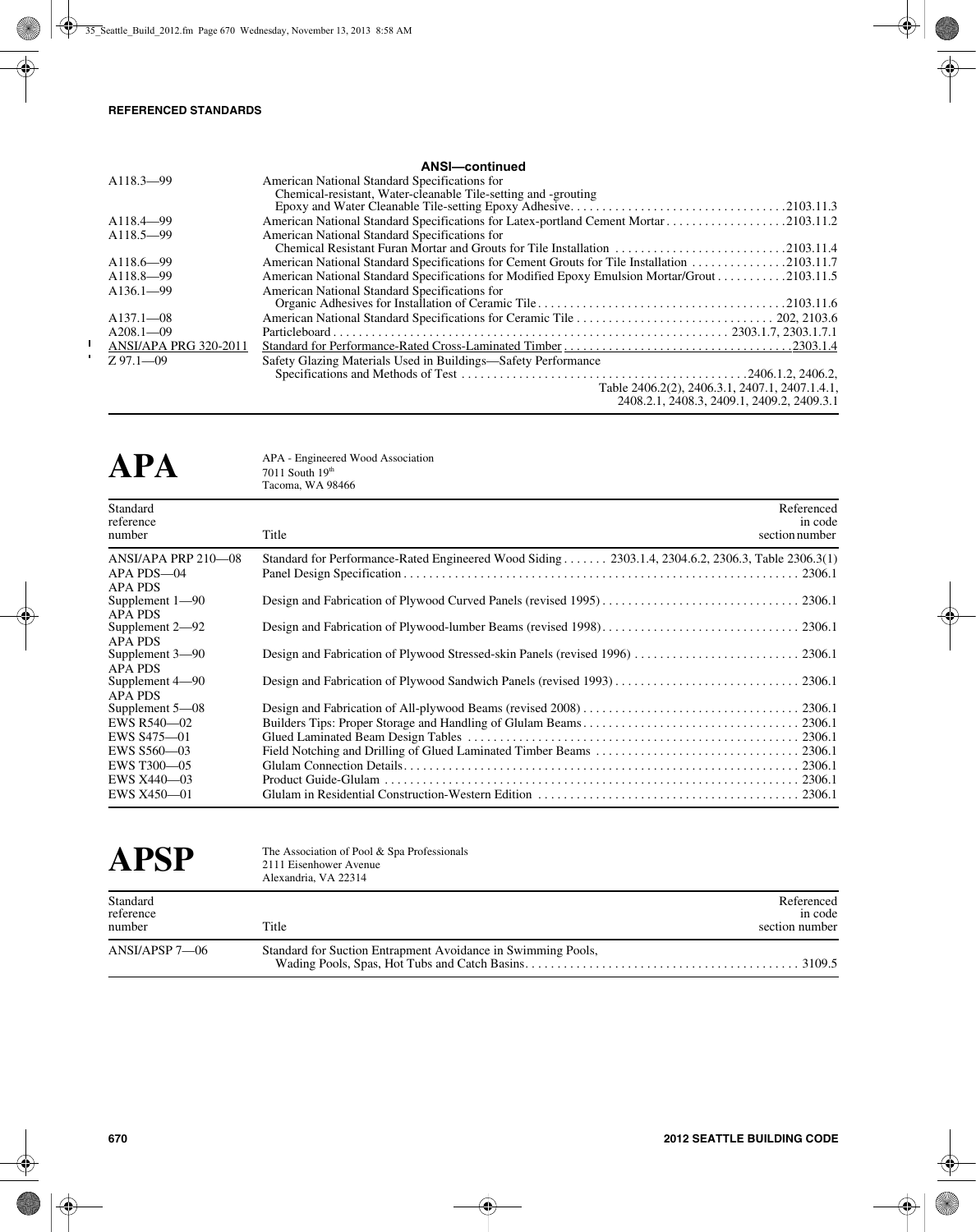| American Society of Agricultural and Biological Engineers<br>2950 Niles Road<br>St. Joseph, MI 49085 |                                         |
|------------------------------------------------------------------------------------------------------|-----------------------------------------|
| Title                                                                                                | Referenced<br>in code<br>section number |
|                                                                                                      |                                         |
| Design Requirements and Bending Properties for Mechanically                                          | .2306.1                                 |
|                                                                                                      |                                         |

# ASCE/SEI American Society of Civil Engineers

1801 Alexander Bell Drive Reston, VA 20191-4400

| Standard<br>reference<br>number | Referenced<br>in code<br>Title<br>section number                                                                                                                                                                                                                                                                                                                                                                                                                                                                                                                                                                                                                                                                                                                                                                                                   |
|---------------------------------|----------------------------------------------------------------------------------------------------------------------------------------------------------------------------------------------------------------------------------------------------------------------------------------------------------------------------------------------------------------------------------------------------------------------------------------------------------------------------------------------------------------------------------------------------------------------------------------------------------------------------------------------------------------------------------------------------------------------------------------------------------------------------------------------------------------------------------------------------|
| $5 - 11$                        | Building Code Requirements for Masonry Structures1405.6, 1405.6.1, 1405.6.2, 1405.10, 1604.3.4,<br>1705.4, 1705.4.1, 1807.1.6.3, 1807.1.6.3.2, 1808.9,<br>2101.2.2, 2101.2.3, 2101.2.4, 2101.2.5, 2101.2.6, 2103.9, 2103.12,<br>2103.13, 2103.14, 2104.1, 2104.1.1, 2104.1.2, 2104.1.3, 2104.2, 2104.3, 2104.4,<br>2105.2.2.1, 2105.2.2.1.2, 2105.2.2.1.3, 2106.1, 2107.1, 2107.2, 2107.3, 2107.4,                                                                                                                                                                                                                                                                                                                                                                                                                                                 |
| $6 - 11$                        | 2108.1, 2108.2, 2108.3, 2109.1, 2109.1.1, 2109.2, 2109.2.1, 2109.3, 2110.1<br>2103.13, 2103.14, 2104.1, 2104.1.1, 2104.1.2, 2104.1.3, 2104.2,<br>2104.3, 2104.4, 2105.2.2.1.1, 2105.2.2.1.2, 2105.2.2.1.3                                                                                                                                                                                                                                                                                                                                                                                                                                                                                                                                                                                                                                          |
| $7 - 10$                        | Minimum Design Loads for Buildings and Other Structures  202, Table 1504.8, 1602.1, 1604.3,<br>Table 1604.5, 1604.8.2, 1604.10, 1605.1, 1605.2.1, 1605.3.1, 1605.3.1.2,<br>1605.3.2, 1605.3.2.1, 1607.8.1, 1607.8.1.1, 1607.8.1.2, 1607.8.3, 1607.12.1,<br>1608.1, 1608.2, 1608.3, 1609.1.1, 1609.1.2, 1609.3, 1609.5.1, 1609.5.3, 1609.6,<br>1609.6.1, 1609.6.1.1, 1609.6.2, Table 1609.6.2, 1609.6.3, 1609.6.4.1, 1609.6.4.2,<br>1609.6.4.4.1, 1611.2, 1612.4, 1613.1, 1613.3.2, Table 1613.3.3(1), Table 1613.3.3(2),<br>1613.3.5, 1613.3.5.1, 1613.3.5.2, 1613.4, 1613.4.1, 1614.1, 1705.11, 1705.12,<br>1705.12.3, 1705.12.4, 1803.5.12, 1808.3.1, 1810.3.6.1, 1810.3.9.4, 1810.3.11.2,<br>1810.3.12, 1905.1.1, 1905.1.2, 1905.1.9, 2205.2.1, 2205.2.2, 2206.2, 2209.1, 2210.2,<br>2304.6.1, 2404.1, 2505.1, 2505.2, 2506.2.1, 3404.4, 3404.5 |
| $8 - 02$                        | Standard Specification for the Design of Cold-formed                                                                                                                                                                                                                                                                                                                                                                                                                                                                                                                                                                                                                                                                                                                                                                                               |
| $19 - 10$<br>$24 - 05$          | 3001.2, G103.1, G401.3, G401.4                                                                                                                                                                                                                                                                                                                                                                                                                                                                                                                                                                                                                                                                                                                                                                                                                     |
| $29 - 05$<br>$32 - 01$          |                                                                                                                                                                                                                                                                                                                                                                                                                                                                                                                                                                                                                                                                                                                                                                                                                                                    |

## **ASME** American Society of Mechanical Engineers Three Park Avenue New York, NY 10016-5990 Standard Referenced Referenced Referenced Referenced Referenced Referenced Referenced Referenced Referenced Referenced Referenced Referenced Referenced Referenced Referenced Referenced Referenced Referenced Referenced Refe reference in code number Title Section number Title Section number Section number section number ASME/A17.1((2007))<br>2010/CSA B44--((07)) 10

Safety Code for Elevators and Escalators – with A17.1a/CSA

B44a-08 Addenda. . . . . . . . . . . . . . . . . . . . . . . . . . . . . . . . . . . . . . . . . . . . . . . . . . . . . 907.3.3, 911.1.5, 1007.4, 1607.9.1, 3003.1, ((3001.2, 3001.4, 3002.5,

3003.2, 3007.1, 3007.2, 3008.2, 3008.2.1, 3008.7.6, 3008.8.1, 3411.8.2))

 $\blacksquare$  $\mathbf I$  $\overline{\phantom{a}}$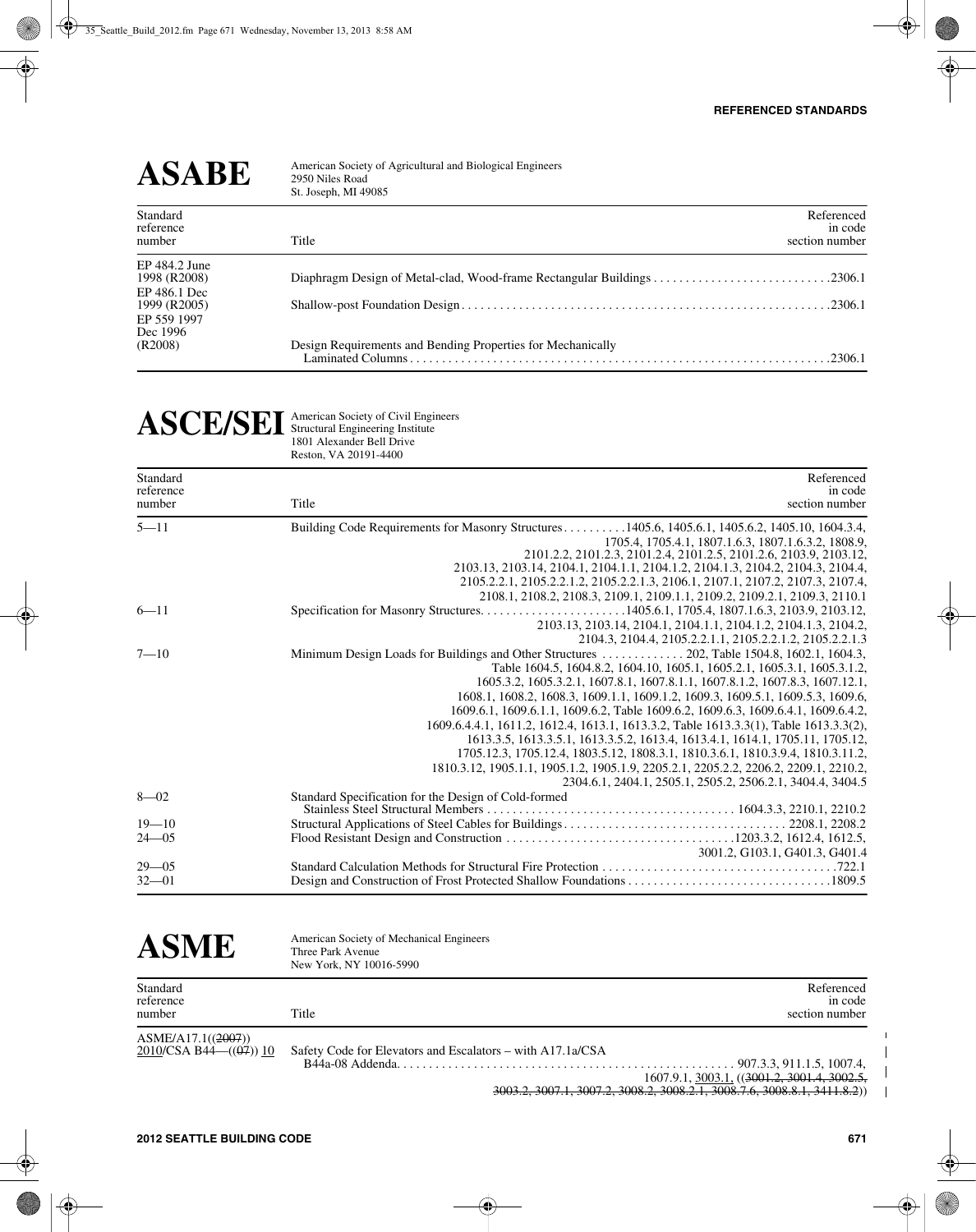## **ASME—continued**

| $A17.6 - 2010$          |                                                                |  |
|-------------------------|----------------------------------------------------------------|--|
| $A18.1 - ((2008)) 2011$ | Suspension, Compensation, and Governor Systems Safety Standard |  |
|                         |                                                                |  |
| $((A90.1 - 09)$         |                                                                |  |
| B16.18-2001             |                                                                |  |
| (Reaffirmed 2005)       |                                                                |  |
| $B16.22 - 2001$         |                                                                |  |
| (Reaffirmed 2005)       |                                                                |  |
| $((B20.1 - 2009$        |                                                                |  |
| $B31.3 - 2004$          |                                                                |  |
|                         |                                                                |  |

# **ASTM** ASTM International<br>
West Conshohocken **F**

## West Conshohocken, PA 19428-2959

| Standard                | Referenced                                                                                                                                                            |
|-------------------------|-----------------------------------------------------------------------------------------------------------------------------------------------------------------------|
| reference<br>number     | in code<br>Title<br>section number                                                                                                                                    |
|                         |                                                                                                                                                                       |
| A 36/A 36M-08           |                                                                                                                                                                       |
| A 153/A 153M-05         | Specification for Zinc Coating (Hot-dip) on Iron and Steel Hardware2304.9.5                                                                                           |
| A 240/A 240M-09a        | Standard Specification for Chromium and Chromium-nickel Stainless Steel Plate,<br>Sheet and Strip for Pressure Vessels and for General Applications Table 1507.4.3(1) |
| A 252-98 (2007)         |                                                                                                                                                                       |
| A 283/A 283M-03(2007)   | Specification for Low and Intermediate Tensile Strength Carbon Steel Plates 1810.3.2.3                                                                                |
| $A307 - 07b$            |                                                                                                                                                                       |
| A 416/A 416M-06         | Specification for Steel Strand, Uncoated Seven-wire for Prestressed Concrete. 1810.3.2.2                                                                              |
| A 463/A 463M-06         | Standard Specification for Steel Sheet, Aluminum-coated, by the Hot-dip Process  Table 1507.4.3(2)                                                                    |
| A 572/A 572M-07         | Specification for High-strength Low-alloy Columbium-vanadium Structural Steel  1810.3.2.3                                                                             |
| A 588/A 588M-05         | Specification for High-strength Low-alloy Structural Steel with                                                                                                       |
|                         | 50 ksi (345 MPa) Minimum Yield Point with Atmospheric Corrosion Resistance 1810.3.2.3                                                                                 |
| A 615/A 615M-09         | Specification for Deformed and Plain Billet-steel Bars for Concrete Reinforcement 1705.12.1, 1810.3.10.2                                                              |
| A 653/A 653M—08         | Specification for Steel Sheet, Zinc-coated Galvanized or                                                                                                              |
|                         | Zinc-iron Alloy-coated Galvannealed by the Hot-dip ProcessTable 1507.4.3(1),                                                                                          |
|                         | Table 1507.4.3(2), 2304.9.5.1                                                                                                                                         |
| A 690/A 690M-07         | Standard Specification for High-strength Low-alloy Nickel, Copper,                                                                                                    |
|                         | Phosphorus Steel H-piles and Sheet Piling with Atmospheric Corrosion Resistance                                                                                       |
|                         |                                                                                                                                                                       |
| A 706/A 706M-09         | Specification for Low-alloy Steel Deformed and Plain Bars                                                                                                             |
|                         | Specification for Uncoated High-strength Steel Bar for Prestressing Concrete 1810.3.10.2                                                                              |
| A 722/A 722M-07         | Specification for Steel Sheet, Metallic-coated by the Hot-dip                                                                                                         |
| A 755/A 755M-03(2008)   | Process and Prepainted by the Coil-coating Process for                                                                                                                |
|                         | Exterior Exposed Building ProductsTable 1507.4.3(1), Table 1507.4.3(2)<br>Specification for Steel Sheet, 55% Aluminum-zinc Alloy-coated                               |
| A 792/A 792M-08         |                                                                                                                                                                       |
| A 875/A 875M-06         | Standard Specification for Steel Sheet Zinc-5 percent,                                                                                                                |
| A 913/A 913M-07         | Specification for High-strength Low-alloy Steel Shapes of Structural Quality,                                                                                         |
|                         |                                                                                                                                                                       |
| A 924/A 924M—08a        | Standard Specification for General Requirements for Steel                                                                                                             |
|                         |                                                                                                                                                                       |
| A 992/A 992M-06a        |                                                                                                                                                                       |
| B 42-02e01              |                                                                                                                                                                       |
| B 43-98(2004)           |                                                                                                                                                                       |
| $B\,68 - 02$            |                                                                                                                                                                       |
| $B88 - 03$              |                                                                                                                                                                       |
| $B101 - 07$             | Specification for Lead-coated Copper Sheet and Strip for                                                                                                              |
|                         |                                                                                                                                                                       |
|                         | Table 1507.4.3(1)                                                                                                                                                     |
| B 209-07<br>B 251-02e01 |                                                                                                                                                                       |
|                         |                                                                                                                                                                       |
| $B280 - 03$             | Specification for Seamless Copper Tube for Air Conditioning and Refrigeration Field Service909.13.1                                                                   |
| B 370-09                | Specification for Cold-rolled Copper Sheet and Strip for                                                                                                              |
|                         |                                                                                                                                                                       |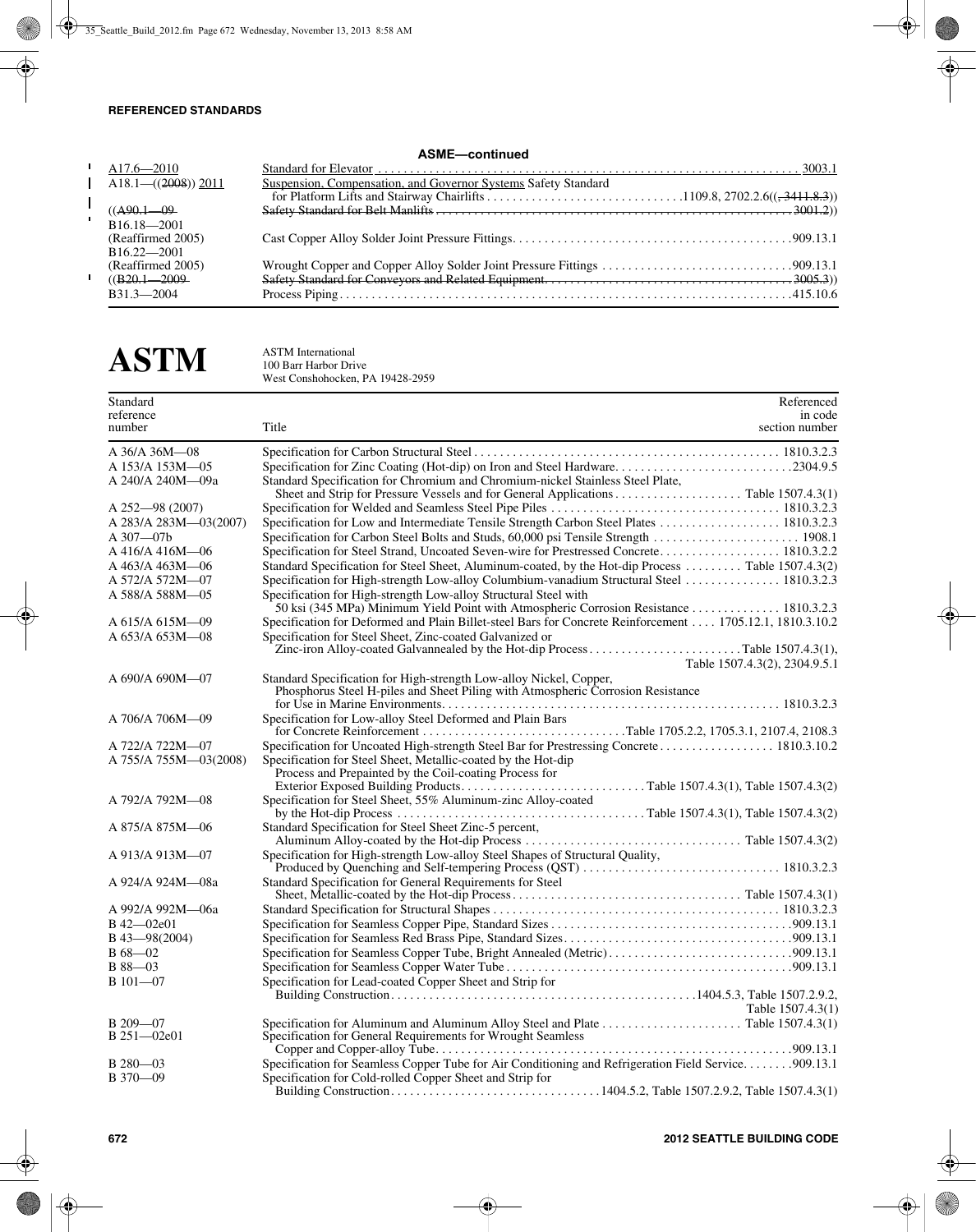## **ASTM—continued**

| $B\,695 - 04$                | Standard Specification for Coatings of Zinc Mechanically                                          |
|------------------------------|---------------------------------------------------------------------------------------------------|
|                              | Deposited on Iron and Steel Strip for Building Construction 2304.9.5.1, 2304.9.5.3                |
| $C$ 5–03                     |                                                                                                   |
|                              |                                                                                                   |
| $C$ 27-98(2008)              | Specification for Standard Classification of Fireclay and High-alumina Refractory Brick  2111.5   |
| C $28/C$ $28M - 00$ $(2005)$ |                                                                                                   |
| C 31/C 31M-08b               |                                                                                                   |
| C 33/C33M-08                 |                                                                                                   |
| $C$ 34 $-03$                 |                                                                                                   |
| $C$ 35-01(2005)              | Specification for Inorganic Aggregates for Use in Gypsum Plaster Table 2507.2                     |
| $C 55 - 06e01$               | Specification for Concrete Building BrickTable 722.3.2, 2103.1, 2105.2.2.1.2                      |
| $C$ 56 $-05$                 |                                                                                                   |
| C 59/C 59M $-00(2006)$       |                                                                                                   |
| C 61/C 61M-00 (2006)         |                                                                                                   |
| $C_{62}$ - 08                | Specification for Building Brick                                                                  |
|                              |                                                                                                   |
| $C 67 - 08$                  | Test Methods of Sampling and Testing Brick and Structural Clay Tile 221.4.1.1.1, 2109.3.1.1       |
| $C$ 73–05                    | Specification for Calcium Silicate Face Brick (Sand-lime Brick)Table 722.3.2, 2103.1              |
| $C_{90} - 08$                | Specification for Loadbearing Concrete Masonry Units Table 722.3.2, 1807.1.6.3, 2103.1            |
| $C\,91 - 05$                 |                                                                                                   |
| C 94/C 94M-09                |                                                                                                   |
| C $126 - 99(2005)$           | Specification for Ceramic Glazed Structural                                                       |
|                              |                                                                                                   |
| C 140-08a                    | Test Method Sampling and Testing Concrete Masonry Units and Related Units 722.3.1.2               |
| $C150 - 07$                  |                                                                                                   |
| $C150 - 12$                  |                                                                                                   |
| $C172 - 08$                  |                                                                                                   |
| C 199-84 (2005)              | Test Method for Pier Test for Refractory Mortars2111.5, 2111.8, 2113.12                           |
| $C.206 - 03$                 |                                                                                                   |
| C 208-08a                    | Specification for Cellulosic Fiber Insulating BoardTable 1508.2, 2303.1.5                         |
| $C$ 212-00 (2006)            |                                                                                                   |
| C 216-07a                    | Specification for Facing Brick                                                                    |
|                              |                                                                                                   |
| $C 270 - 08a$                |                                                                                                   |
| $C$ 315 $-07$                | Specification for Clay Flue Liners and Chimney Pots2111.8, 2113.11.1, Table 2113.16(1)            |
| C 317/C 317M-00 (2005)       |                                                                                                   |
| $C$ 330 $-05$                |                                                                                                   |
| $C$ 331-05                   | Specification for Lightweight Aggregates for Concrete Masonry Units 722.3.1.4, 722.4.1.1.3        |
| C 406-06e01                  |                                                                                                   |
| $C$ 472-99 (2004)            | Specification for Standard Test Methods for Physical Testing of                                   |
|                              |                                                                                                   |
| $C$ 473-07                   | Test Method for Physical Testing of Gypsum Panel Products Table 2506.2                            |
| $C$ 474 $-05$                | Test Methods for Joint Treatment Materials for Gypsum Board Construction Table 2506.2             |
| C 475/C 475M-02 (2007)       | Specification for Joint Compound and Joint Tape for Finishing Gypsum WallboardTable 2506.2        |
| $C 503 - 08a$                |                                                                                                   |
|                              |                                                                                                   |
| $C$ 514 $-04$                | Specification for Nails for the Application of Gypsum Board Table 721.1(2), Table 721.1(3),       |
|                              | Table 2306.7, Table 2506.2                                                                        |
| $C 516 - 08a$                | Specifications for Vermiculite Loose Fill Thermal Insulation 722.3.1.4, 722.4.1.1.3               |
| $C 547 - 07e1$               |                                                                                                   |
| $C$ 549 $-06$                |                                                                                                   |
| $C 552 - 07$                 |                                                                                                   |
| $C 557 - 03e01$              | Specification for Adhesives for Fastening Gypsum Wallboard to Wood FramingTable 2506.2            |
| C 568-08a                    |                                                                                                   |
| $C 578 - 08b$                |                                                                                                   |
| $C$ 587 $-04$                |                                                                                                   |
| C 595—08a                    |                                                                                                   |
| $C$ 595-12                   |                                                                                                   |
| $C 615 - 03$                 |                                                                                                   |
| $C 616 - 08a$                |                                                                                                   |
| $C$ 629 $-08$                |                                                                                                   |
| $C$ 631-09                   |                                                                                                   |
| C 635/C635M-07               | Specification for the Manufacture, Performance and Testing of                                     |
|                              | Metal Suspension Systems for Acoustical Tile and Lay-in Panel Ceilings808.1.1, 2506.2.1, H107.1.1 |
| C 636/C 636M-08              | Practice for Installation of Metal Ceiling Suspension                                             |
|                              |                                                                                                   |

 $\bar{\mathbf{I}}$  $\mathbf{I}$ 

 $\mathbf{I}$  $\mathbf{I}$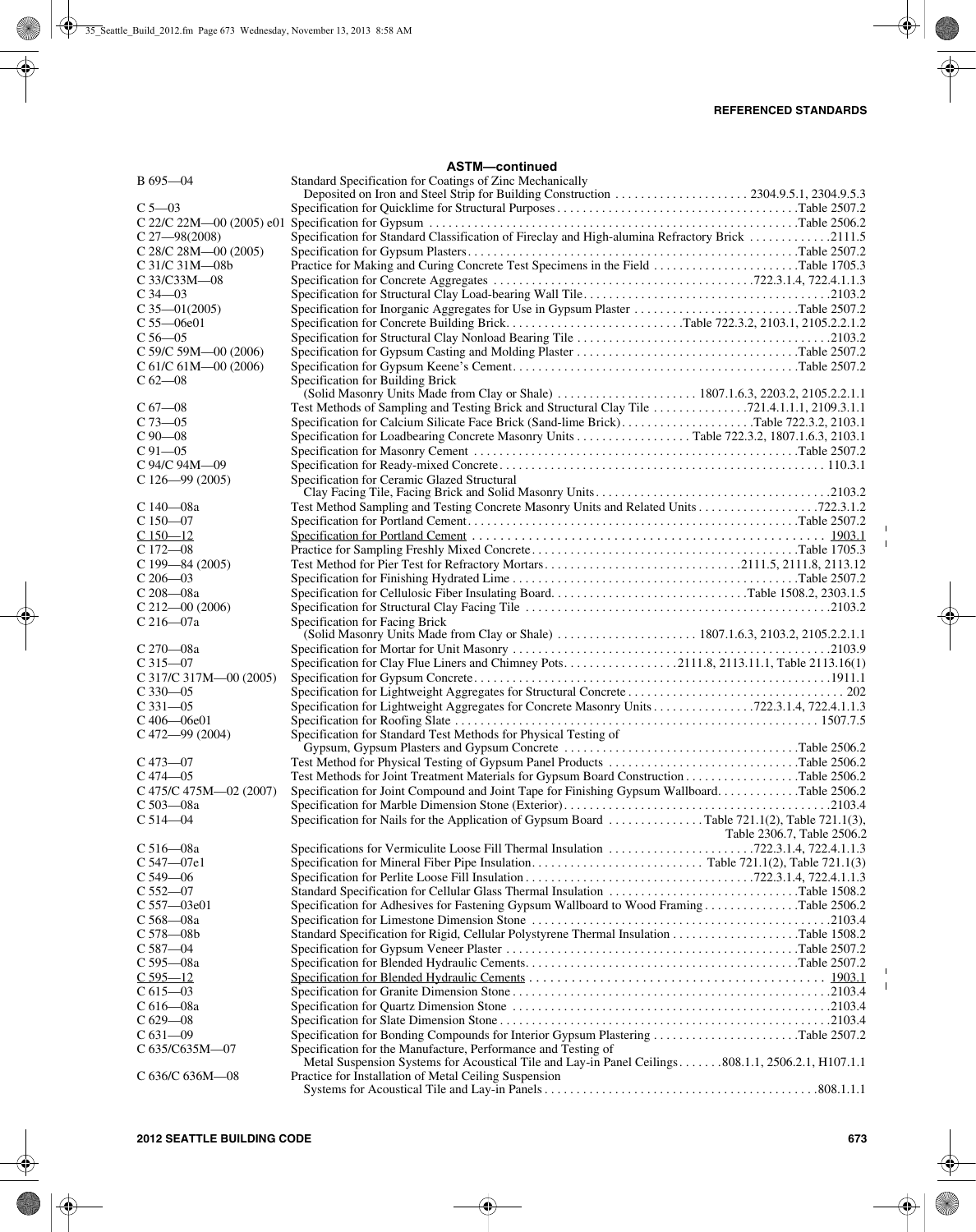|                                       | <b>ASTM-continued</b>                                                                                                                                                                  |
|---------------------------------------|----------------------------------------------------------------------------------------------------------------------------------------------------------------------------------------|
| $C$ 645—08a<br>C 652—09               | Specification for Hollow Brick (Hollow Masonry                                                                                                                                         |
|                                       |                                                                                                                                                                                        |
| C 726—05e1<br>$C$ 728-05              |                                                                                                                                                                                        |
| $C$ 744 $-08$                         |                                                                                                                                                                                        |
| $C$ 754 $-08$                         | Specification for Prefaced Concrete and Calcium Silicate Masonry Units  Table 722.3.2, 2103.1<br>Specification for Installation of Steel Framing Members                               |
|                                       |                                                                                                                                                                                        |
| C 836—06                              | Specification for High-solids Content, Cold Liquid-applied<br>Elastomeric Waterproofing Membrane for Use with Separate Wearing Course 1507.15.2                                        |
| $C840 - 08$                           |                                                                                                                                                                                        |
| $C$ 841 - 03 (2008) e1<br>$C842 - 05$ | Specification for Installation of Interior Lathing and Furring Table 2508.1, Table 2511.1.1<br>Specification for Application of Interior Gypsum Plaster Table 2511.1.1, 2511.3, 2511.4 |
| $C$ 843-99 (2006)                     |                                                                                                                                                                                        |
| $C844 - 04$                           | Specification for Application of Gypsum Base to Receive Gypsum Veneer Plaster  Table 2508.1                                                                                            |
| $C847 - 09$                           |                                                                                                                                                                                        |
| $C887 - 05$                           | Specification for Packaged, Dry Combined Materials for Surface Bonding Mortar  1805.2.2, 2103.10                                                                                       |
| $C$ 897 $-05$                         |                                                                                                                                                                                        |
| $C920 - 08$                           |                                                                                                                                                                                        |
| $C$ 926 $-06$                         |                                                                                                                                                                                        |
|                                       | Table 2511.1.1, 2511.3, 2511.4, 2512.1,                                                                                                                                                |
|                                       | 2512.1.2, 2512.2, 2512.6, 2512.8.2, 2512.9, 2513.7                                                                                                                                     |
| $C$ 932-06                            | Specification for Surface-applied Bonding Compounds Agents for Exterior Plastering Table 2507.2                                                                                        |
| $C$ 933—07b                           |                                                                                                                                                                                        |
| $C$ 946-91 (2001)                     | Specification for Practice for Construction of Dry-stacked, Surface-bonded Walls  2103.10, 2109.2.2                                                                                    |
| $C$ 954 $-07$                         | Specification for Steel Drill Screws for the Application of Gypsum Panel Products<br>or Metal Plaster Bases to Steel Studs from 0.033 inch (0.84 mm)                                   |
| $C$ 955-09                            | Standard Specification for Load-bearing Transverse and Axial Steel Studs,<br>Runners Tracks, and Bracing or Bridging, for Screw Application of                                         |
| $C$ 956-04                            | Gypsum Panel Products and Metal Plaster BasesTable 2506.2, Table 2507.2                                                                                                                |
| $C$ 957 $-06$                         | Specification for High-solids Content, Cold Liquid-applied<br>Elastomeric Waterproofing Membrane with Integral Wearing Surface1507.15.2                                                |
| C 1002—07                             | Specification for Steel Self-piercing Tapping Screws for the Application of<br>Gypsum Panel Products or Metal Plaster Bases to Wood Studs or Steel Studs Table 2506.2, Table 2507.2    |
| C 1007-08a                            | Specification for Installation of Load Bearing (Transverse and                                                                                                                         |
| $C1019 - 09$                          |                                                                                                                                                                                        |
| $C1029 - 08$                          | Specification for Spray-applied Rigid Cellular Polyurethane Thermal Insulation1507.14.2                                                                                                |
| $C1032 - 06$                          |                                                                                                                                                                                        |
| $C1047 - 09$                          | Specification for Accessories for Gypsum                                                                                                                                               |
| $C1063 - 08$                          | Specification for Installation of Lathing and Furring to Receive                                                                                                                       |
|                                       | . 2109.3.4.8, 2510.3,                                                                                                                                                                  |
|                                       | Table 2511.1.1, 2512.1.1                                                                                                                                                               |
| $C1088 - 09$                          | Specification for Thin Veneer Brick Units Made from Clay or Shale Table 721.1(2), 2103.2                                                                                               |
| C 1157-11                             |                                                                                                                                                                                        |
| C 1167—03                             |                                                                                                                                                                                        |
| C 1177/C 1177M-08                     |                                                                                                                                                                                        |
| C 1178/C 1178M-06                     | Specification for Coated Mat Water-resistant Gypsum Backing Panel Table 2506.2, 2509.2                                                                                                 |
| $C1186 - 08$                          |                                                                                                                                                                                        |
| C 1261—07                             | Specification for Firebox Brick for Residential Fireplaces 2111.5, 2111.8                                                                                                              |
| C 1278/C 1278M-07a                    |                                                                                                                                                                                        |
| $C1280 - 09$                          | Specification for Application of Gypsum Sheathing Table 2508.1, 2508.2                                                                                                                 |
| C 1283—07a                            |                                                                                                                                                                                        |
| C 1288-99 (2004) e1                   | Standard Specification for Discrete Nonasbestos Fiber-cement Interior Substrate Sheets  2509.2                                                                                         |
| $C1289 - 08$                          | Standard Specification for Faced Rigid Cellular Polyisocyanurate Thermal Insulation Board Table 1508.2                                                                                 |
| C 1314—07                             |                                                                                                                                                                                        |
| C 1325-08b                            | Standard Specification for Nonasbestos Fiber-mat Reinforced Cementitious Backer Units 2509.2                                                                                           |
| $C1328 - 05$                          |                                                                                                                                                                                        |
| C 1364-07                             |                                                                                                                                                                                        |
| $C1386 - 07$                          | Specification for Precast Autoclaved Aerated                                                                                                                                           |
| C 1396M/C 1396M—06a                   |                                                                                                                                                                                        |
| $C1405 - 08$                          |                                                                                                                                                                                        |

 $\frac{1}{1}$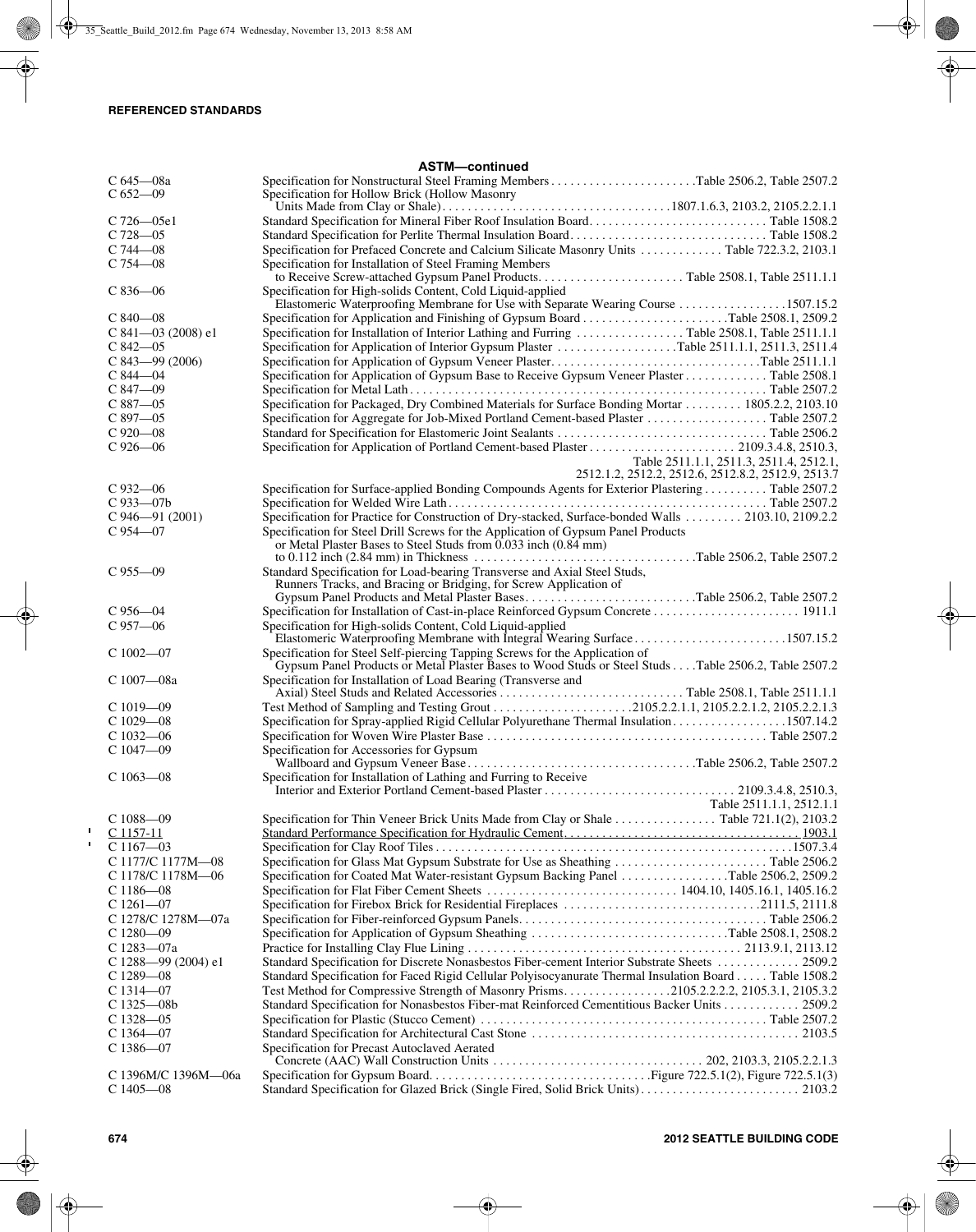| <b>ASTM-continued</b>      |                                                                                                                                                               |  |  |
|----------------------------|---------------------------------------------------------------------------------------------------------------------------------------------------------------|--|--|
| $C$ 1492—03                |                                                                                                                                                               |  |  |
| C 1629/C 1629M-06          | Standard Classification for Abuse-resistant Nondecorated<br>Interior Gypsum Panel Products and Fiber-reinforced Cement Panels 403.2.3.1, 403.2.3.2, 403.2.3.4 |  |  |
| C 1658/C 1658M-06          |                                                                                                                                                               |  |  |
| D $25 - 99(2005)$          |                                                                                                                                                               |  |  |
| $D41 - 05$                 | Specification for Asphalt Primer                                                                                                                              |  |  |
| $D$ 43-00 (2006)           | Specification for Coal Tar Primer Used in Roofing, Dampproofing and Waterproofing  Table 1507.10.2                                                            |  |  |
| $D\,56 - 05$               |                                                                                                                                                               |  |  |
| $D86 - 09$                 | Test Method for Distillation of Petroleum Products at Atmospheric Pressure  202                                                                               |  |  |
| $D93 - 08$                 |                                                                                                                                                               |  |  |
| $D$ 225 $-07$              | Specification for Asphalt Shingles (Organic Felt) Surfaced with Mineral Granules. 1507.2.5                                                                    |  |  |
| $D$ 226 - 06               | Specification for Asphalt-saturated Organic Felt Used in Roofing and Waterproofing  1404.2, 1507.2.3,                                                         |  |  |
|                            | 1507.2.8.1, 1507.3.3, 1507.4.5                                                                                                                                |  |  |
|                            | 1507.5.3, 1507.6.3, 1507.6.3.1, 1507.7.3, Table 1507.8,<br>1507.8.3, 1507.9.3, 1507.9.5, Table 1507.10.2                                                      |  |  |
| $D$ 227 $-03$              | Specification for Coal-tar-saturated Organic Felt Used in Roofing and Waterproofing Table 1507.10.2                                                           |  |  |
| $D$ 312 - 00 (2006)        |                                                                                                                                                               |  |  |
| D $422 - 63(2007)$         |                                                                                                                                                               |  |  |
| $D$ 448 $-08$              | Standard Classification for Sizes of Aggregate for Road and Bridge Construction  1507.12.3, 1507.13.3                                                         |  |  |
| $D$ 450 $-07$              | Specification for Coal-tar Pitch Used in Roofing, Dampproofing and Waterproofing Table 1507.10.2                                                              |  |  |
| $D\,635 - 06$              | Test Method for Rate of Burning and/or Extent and                                                                                                             |  |  |
| D 1143/D 1143M-07e1        |                                                                                                                                                               |  |  |
| D 1227-95 (2007)           | Specification for Emulsified Asphalt Used as a Protective Coating for Roofing  Table 1507.10.2, 1507.15.2                                                     |  |  |
| $D$ 1557-07                | Test Method for Laboratory Compaction Characteristics                                                                                                         |  |  |
|                            | of Soil Using Modified Effort [56,000 ft-lb/ft <sup>3</sup> (2,700 KN m/m <sup>3</sup> )] 1705.6, 1804.5, J107.6                                              |  |  |
| D $1761 - 06$              |                                                                                                                                                               |  |  |
| D 1863-05                  |                                                                                                                                                               |  |  |
| D 1929-96 (2001) e01       | Test Method for Determining Ignition Properties of Plastics 402.6.4.4, 406.7.2, 1407.11.2.1,                                                                  |  |  |
|                            | 1407.11.3.3, 1407.11.4.2, 2606.4                                                                                                                              |  |  |
| $D$ 1970—09                | Specification for Self-adhering Polymer Modified Bituminous Sheet Materials                                                                                   |  |  |
|                            | Used as Steep Roof Underlayment for Ice Dam Protection 1507.2.4, 1502.2.8.1, 1507.2.9.2, 1507.3.3.3                                                           |  |  |
|                            | 1507.3.9, 1507.4.5, 1507.5.3.1, 1507.5.7, 1507.6.3.1,                                                                                                         |  |  |
|                            | 1507.7.3.1, 1507.8.3.1, 1507.8.8, 1507.9.3.1, 1507.9.9                                                                                                        |  |  |
| $D$ 2178-04<br>D 2487-06e1 | Specification for Asphalt Glass Felt Used in Roofing and Waterproofing Table 1507.10.2<br>Practice for Classification of Soils for Engineering                |  |  |
|                            | Purposes (Unified Soil Classification System) Table 1610.1, 1803.5.1                                                                                          |  |  |
| $D$ 2626 - 04              | Specification for Asphalt Saturated and Coated                                                                                                                |  |  |
|                            |                                                                                                                                                               |  |  |
| D 2822-05                  |                                                                                                                                                               |  |  |
| D 2823-05                  | Specification for Asphalt Roof Coatings, Asbestos Containing Table 1507.10.2                                                                                  |  |  |
| $D$ 2824 $-06$             | Standard Specification for Aluminum-Pigmented Asphalt Roof Coating,                                                                                           |  |  |
|                            |                                                                                                                                                               |  |  |
| D 2843-99 (2004) e01       | Test for Density of Smoke from the Burning or Decomposition of Plastics2606.4                                                                                 |  |  |
| $D$ 2859 $-06$             | Standard Test Method for Ignition Characteristics of Finished Textile Floor Covering Materials 804.4.1                                                        |  |  |
| D 2898-08e01               | Test Methods for Accelerated Weathering of Fire-                                                                                                              |  |  |
| $D$ 3019 $-08$             | Specification for Lap Cement Used with Asphalt Roll Roofing,                                                                                                  |  |  |
|                            |                                                                                                                                                               |  |  |
| $D$ 3161-09                | Test Method for a Wind Resistance of Asphalt Shingles                                                                                                         |  |  |
| D 3200-74 (2005)           | Standard Specification and Test Method for Establishing Recommended                                                                                           |  |  |
| D 3201-08a                 | Test Method for Hygroscopic Properties of Fire-retardant-treated Wood and Wood-based Products 2303.2.7                                                        |  |  |
| D 3278-96 (2004)           |                                                                                                                                                               |  |  |
| $D$ 3462-09                | Specification for Asphalt Shingles Made from Glass Felt and Surfaced with Mineral Granules 1507.2.5                                                           |  |  |
| D 3468-99 (2006) e01       | Specification for Liquid-applied Neoprene and                                                                                                                 |  |  |
|                            |                                                                                                                                                               |  |  |
| $D$ 3679-09                |                                                                                                                                                               |  |  |
| D 3689-07                  | Test Methods for Deep Foundations Under Static Axial Tensile Load 1810.3.3.1.5                                                                                |  |  |
| $D$ 3737-08                | Practice for Establishing Allowable Properties for Structural Glued Laminated Timber (Glulam)  2303.1.3                                                       |  |  |
| D $3746 - 85(2008)$        | Test Method for Impact Resistance of Bituminous Roofing Systems1504.7                                                                                         |  |  |
| D 3747-79 (2007)           |                                                                                                                                                               |  |  |
| D 3909-97b (2004)          | Specification for Asphalt Roll Roofing (Glass Felt) Surfaced with Mineral Granules 1507.2.9.2, 1507.6.5,                                                      |  |  |
|                            | Table 1507.10.2                                                                                                                                               |  |  |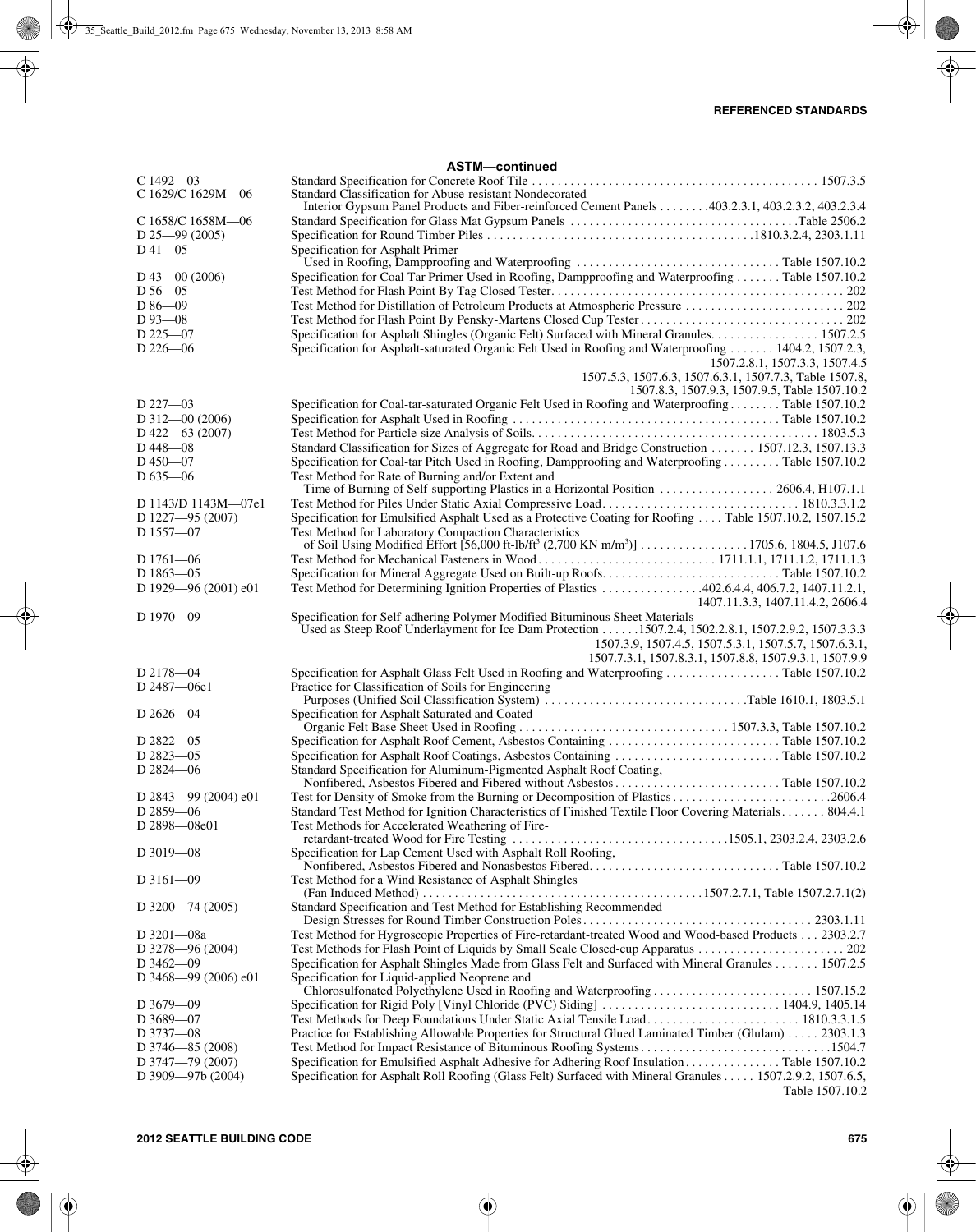## **ASTM—continued** D 3957—06 Standard Practices for Establishing Stress Grades for Structural Members Used in Log Buildings . . . . . . . . . . . . . . . . . . . . . . . . . . . . . . . . . . . . . . . . . .2303.1.10 D 4022—07 Specification for Coal Tar Roof Cement, Asbestos Containing . . . . . . . . . . . . . . . . . . . . . . . . . . .Table 1507.10.2 D 4272—08a Test Method for Total Energy Impact of Plastic Films by Dart Drop . . . . . . . . . . . . . . . . . . . . . . . . . . . . . 1504.7 D 4318—05 Test Methods for Liquid Limit, Plastic Limit and Plasticity Index of Soils. . . . . . . . . . . . . . . . . . . . . . . .1803.5.3 D 4434/D 4434M—09 Specification for Poly (Vinyl Chloride) Sheet Roofing . . . . . . . . . . . . . . . . . . . . . . . . . . . . . . . . . . . . . .1507.13.2 D 4479—07 Specification for Asphalt Roof Coatings-Asbestos-free. . . . . . . . . . . . . . . . . . . . . . . . . . . . . . . . .Table 1507.10.2 D 4586—07 Specification for Asphalt Roof Cement-Asbestos-free. . . . . . . . . . . . . . . . . . . . . . . . . . . . . . . . . .Table 1507.10.2 D 4601—04 Specification for Asphalt-coated Glass Fiber Base Sheet Used in Roofing . . . . . . . . . . . . . . . . . .Table 1507.10.2 D 4637—08 Specification for EPDM Sheet Used in Single-ply Roof Membrane . . . . . . . . . . . . . . . . . . . . . . . . . . . .1507.12.2 D 4829—08a Test Method for Expansion Index of Soils . . . . . . . . . . . . . . . . . . . . . . . . . . . . . . . . . . . . . . . . . . . . . . . . .1803.5.3 Specification for Asphalt-saturated (Organic Felt) Underlayment Used in Steep Slope Roofing . . . . . . . . . . . . . . . . . . 1507.2.3, 1507.2.8.1, 1507.4.5, 1507.5.3, 1507.5.3.1, 1507.6.3, 1507.7.3, 1507.7.3.1, 1507.8.3, 1507.8.3.1, 1507.9.3, 1507.9.3.1 D 4897—01 Specification for Asphalt-coated Glass Fiber Venting Base Sheet Used in Roofing . . . . . . . . . . . . . . Table 1507.10.2<br>D 4945—08 Test Method for High-strain Dynamic Testing of Piles . . . . . . . . . . . . . D 4945—08 Test Method for High-strain Dynamic Testing of Piles . . . . . . . . . . . . . . . . . . . . . . . . . . . . . . . . . . . .1810.3.3.1.2 D 4990—97a (2005) e01 Specification for Coal Tar Glass Felt Used in Roofing and Waterproofing. . . . . . . . . . . . . . . . . .Table 1507.10.2 Specification for Reinforced Nonvulcanized Polymeric Sheet Used in Roofing Membrane. . . . . . . . . . . 1507.12.2 D 5055—09 Specification for Establishing and Monitoring Structural Capacities of Prefabricated Wood I-joists . . . . . . . . . . . . . . . . . . . . . . . . . . . . . . . . . . . . . . . . . . . . . . .2303.1.2 D 5456—09 Specification for Evaluation of Structural Composite Lumber Products . . . . . . . . . . . . . . . . . . . . . . . . . .2303.1.9 Test Method of Evaluating the Flexural Properties of Fire-retardant-treated Softwood Plywood Exposed to the Elevated Temperatures . . . . . . . . . . . . . . . . . . . . . . . . . . . . . . . . 2303.2.5.1 D 5643—06 Specification for Coal Tar Roof Cement, Asbestos-free . . . . . . . . . . . . . . . . . . . . . . . . . . . . . . . .Table 1507.10.2 Test Methods for Evaluating the Effects of Fire-retardant Treatment and Elevated Temperatures on Strength Properties of Fire-retardant-treated Lumber . . . . . . . . . . . . . . . 2303.2.5.2 D 5665—99a (2006) Specification for Thermoplastic Fabrics Used in Cold-applied Roofing and Waterproofing . . . . . . . . . . . . . . . . . . . . . . . . . . . . . . . . . . . . . . . . . . . . . . . . . . . .Table 1507.10.2 D 5726—98 (2005) Specification for Thermoplastic Fabrics Used in Hot-applied Roofing and Waterproofing . . . . . . . . . . . . . . . . . . . . . . . . . . . . . . . . . . . . . . . . . . . . . . . . . . . .Table 1507.10.2 D 6083—05e01 Specification for Liquid Applied Acrylic Coating Used in Roofing . . . . . . . . Table 1507.10.2, Table 1507.14.3, 1507.15.2 D 6162—00A (2008) Specification for Styrene-butadiene-styrene (SBS) Modified Bituminous Sheet Materials Using a Combination of Polyester and Glass Fiber Reinforcements . . . . . . . . . . . . .1507.11.2 D 6163—00 (2008) Specification for Styrene-butadiene-styrene (SBS) Modified Bituminous Sheet Materials Using Glass Fiber Reinforcements . . . . . . . . . . . . . . . . . . . . . . . . . . . . .1507.11.2 D 6164—05e1 Specification for Styrene-butadiene-styrene (SBS) Modified Bituminous Sheet Metal Materials Using Polyester Reinforcements. . . . . . . . . . . . . . . . . . . . . . . . . .1507.11.2 D 6222—08 Specification for Atactic Polypropylene (APP) Modified Bituminous Sheet Materials Using Polyester Reinforcements . . . . . . . . . . . . . . . . . . . . . . . . . . . . . . .1507.11.2 D 6223—02 Specification for Atactic Polypropylene (APP) Modified Bituminous Sheet Materials Using a Combination of Polyester and Glass Fiber Reinforcements . . . . . . . . . . . . . . . . . .1507.11.2 D 6298—05e1 Specification for Fiberglass Reinforced Styrene-butadiene-styrene (SBS) Modified Bituminous Sheets with a Factory Applied Metal Surface . . . . . . . . . . . . . . . . . . . .1507.11.2 D 6305—08 Practice for Calculating Bending Strength Design Adjustment Factors for Fire-retardant-treated Plywood Roof Sheathing. . . . . . . . . . . . . . . . . . . . . . . . . . . . . . . . 2303.2.5.1 D 6380—03 (2009) Standard Specification for Asphalt Roll Roofing (Organic) Felt . . . . . . . . . . . . . . 1507.2.9.2, 1507.3.3, 1507.6.5 D 6509/D 6509M—09 Standard Specification for Atactic Polypropylene (APP) Modified Bituminous base Sheet Materials Using Glass Fiber Reinforcements . . . . . . . . . . . . . . . . .1507.11.2 D 6694—08 Standard Specification for Liquid-applied Silicone Coating Used in Spray Polyurethane Foam Roofing . . . . . . . . . . . . . . . . . . . . . . . . . . . . . . .Table 1507.14.3, 1507.15.2 D 6754—02 Standard Specification for Ketone Ethylene Ester Based Sheet Roofing. . . . . . . . . . . . . . . . . . . . . . . . .1507.13.2 D 6757—07 Standard Specification for Inorganic Underlayment for Use with Steep Slope Roofing Products . . . . . .1507.2.3 D 6841—08 Standard Practice for Calculating Design Value Treatment Adjustment Factors for Fire-retardant-treated Lumber. . . . . . . . . . . . . . . . . . . . . . . . . . . . . . . . . . . . 2303.2.5.2 D 6878—08e1 Standard Specification for Thermoplastic Polyolefin Based Sheet Roofing . . . . . . . . . . . . . . . . . . . . . .1507.13.2 D 6947—07 Standard Specification for Liquuid Applied Moisture Cured Polyurethane Coating Used in Spray Polyurethane Foam Roofing System . . . . . . .Table 1507.14.3, 1507.15.2 D 7158—08d Standard Test Method for Wind Resistance of Sealed Asphalt Shingles (Uplift Force/Uplift Resistance Method) . . . . . . . . . . . . . . . 1507.2.7.1, Table 1507.2.7.1(1) D 7254—07 Standard Specification for polypropylene (PP) siding . . . . . . . . . . . . . . . . . . . . . . . . . . . . . . . . . . . . . . . . 1404.12 Test Methods for Surface Burning Characteristics of Building Materials . . . . . . 202, 402.6.4.4, 406.7.2, 703.5.2, 720.1, 720.4, 803.1.1, 803.1.4, 803.9, 803.13, 806.5, 1404.12.1, 1407.9, 1407.10.1, 1409.9, 1409.10.1, 1509.6.2, 1509.6.3, 2303.2, 2603.3, 2603.4.1.13, 2606.3.5.4,

## 2603.7, 2604.2.4, 2606.4, 2613.3, 3105.4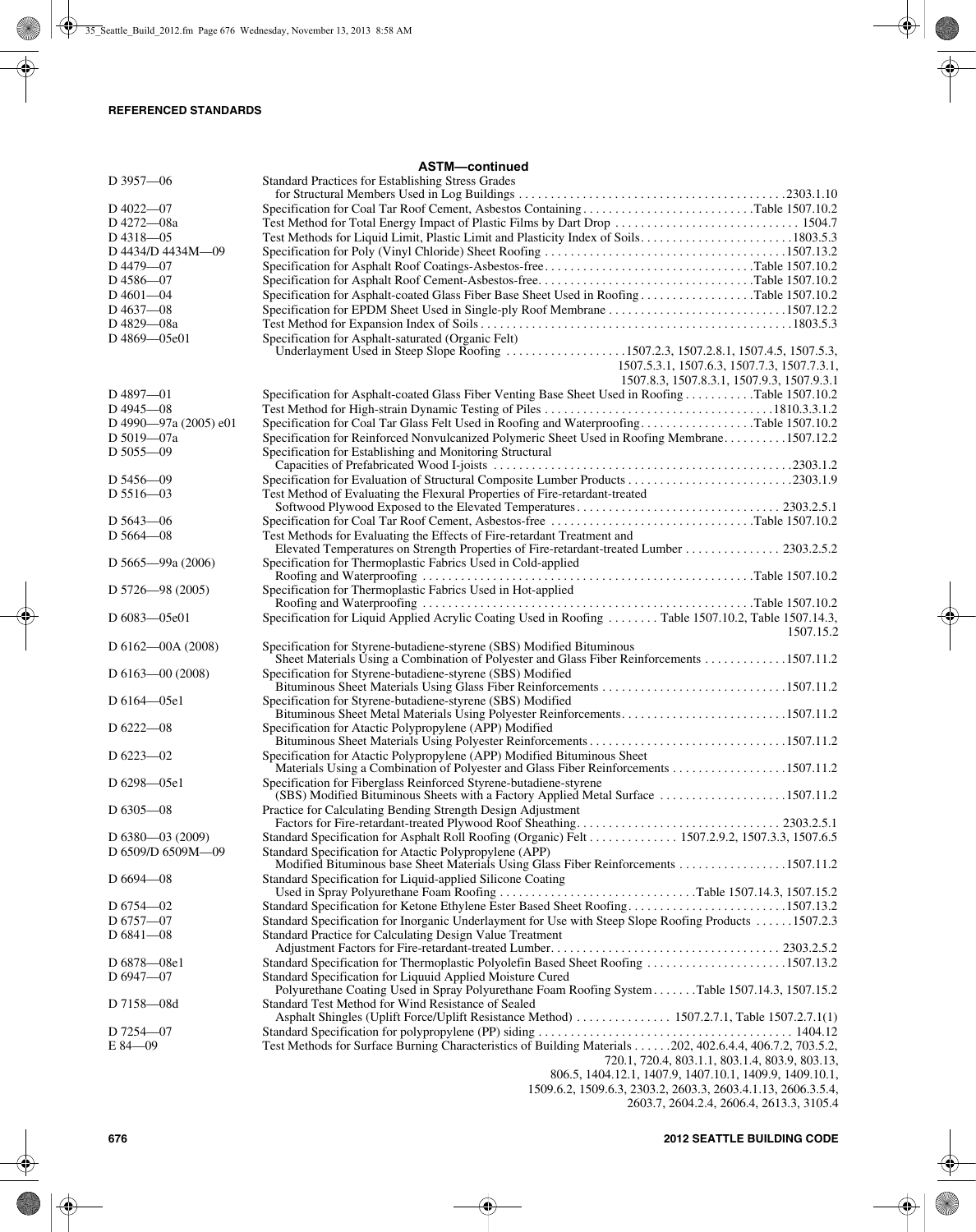| <b>ASTM-continued</b>    |                                                                                                                                                                           |  |
|--------------------------|---------------------------------------------------------------------------------------------------------------------------------------------------------------------------|--|
| $E90 - 04$               | Test Method for Laboratory Measurement of Airborne Sound                                                                                                                  |  |
|                          |                                                                                                                                                                           |  |
| E 96/E 96M-05            |                                                                                                                                                                           |  |
| E 108-07a                |                                                                                                                                                                           |  |
| E 119-08a                | Test Methods for Fire Tests of Building Construction and Materials 703.2, 703.2.1, 703.2.3, 703.3, 703.4,                                                                 |  |
|                          | 703.6, 704.12, 705.7, 705.8.5, 711.3.2, 714.3.1,                                                                                                                          |  |
|                          | 714.4.1.1, 715.1, 716.2, Table 716.3, 716.5.6, 716.5.8.1.1,                                                                                                               |  |
|                          | Table 716.6, 716.6.7.1, 717.5.2, 717.5.3, 717.6.1,                                                                                                                        |  |
|                          | 716.6.2.1, Table 721.1(1), 1409.10.2, 2103.2, 2603.5.1                                                                                                                    |  |
| $E136 - 09$              |                                                                                                                                                                           |  |
| E 330-02                 | Test Method for Structural Performance of Exterior Windows, Curtain Walls and                                                                                             |  |
| $E$ 331-00 (2009)        | Test Method for Water Penetration of Exterior Windows, Skylights,                                                                                                         |  |
|                          | Doors and Curtain Walls by Uniform Static Air Pressure Difference1403.2                                                                                                   |  |
| $E$ 492-09               | Test Method for Laboratory Measurement of Impact Sound Transmission Through                                                                                               |  |
|                          |                                                                                                                                                                           |  |
| E 605-93 (2006)          | Test Method for Thickness and Density of Sprayed                                                                                                                          |  |
|                          |                                                                                                                                                                           |  |
| $E681 - 04$              | Test Methods for Concentration Limits of Flammability of Chemical Vapors and Gases 202                                                                                    |  |
| $E$ 736—00 (2006)        | Test Method for Cohesion/Adhesion of Sprayed Fire-resistive                                                                                                               |  |
|                          |                                                                                                                                                                           |  |
| $E814 - 08b$             | Test Method of Fire Tests of Through-penetration Firestops 202, 714.3.1.2, 714.3.2, 7143.4.1.1.2                                                                          |  |
| E 970-08a                | Test Method for Critical Radiant Flux of Exposed Attic                                                                                                                    |  |
|                          |                                                                                                                                                                           |  |
| E 1300-07e01             | 2404.3.2, 2404.3.3, 2404.3.4, 2404.3.5                                                                                                                                    |  |
| $E1354 - 09$             | Standard Test Method for Heat and Visible Smoke Release Rates for                                                                                                         |  |
|                          |                                                                                                                                                                           |  |
| E 1592-05                | Test Method for Structural Performance of Sheet Metal Roof and Siding Systems                                                                                             |  |
|                          |                                                                                                                                                                           |  |
| $E1602 - 03$             |                                                                                                                                                                           |  |
| E 1886-05                | Test Method for Performance of Exterior Windows, Curtain Walls, Doors and                                                                                                 |  |
|                          | Storm Shutters Impacted by Missiles and Exposed to Cyclic Pressure Differentials 1609.1.2                                                                                 |  |
| $E1966 - 07$             |                                                                                                                                                                           |  |
| E 1996-09                | Specification for Performance of Exterior Windows, Glazed Curtain Walls,                                                                                                  |  |
|                          | Doors and Impact Protective Systems Impacted by Windborne Debris in Hurricanes 1609.1.2.1609.1.2.2                                                                        |  |
| $E$ 2072-04<br>E 2174-09 |                                                                                                                                                                           |  |
| $E$ 2273-03              | Standard Test Method for Determining the Drainage Efficiency of                                                                                                           |  |
|                          | Exterior Insulation and Finish Systems (EIFS) Clad Wall Assemblies 1408.4.1                                                                                               |  |
| E 2307-04e01             | Standard Test Method for Determining Fire Resistance of                                                                                                                   |  |
|                          | Perimeter Fire Barrier Systems Using Intermediate-scale, Multistory Test Apparatus. 715.4                                                                                 |  |
| $E$ 2393-09              | Standard Practice for On-Site Inspection of Installed                                                                                                                     |  |
|                          |                                                                                                                                                                           |  |
| $E$ 2404 $-$ 08          | Standard Practice for Specimen Preparation and Mounting of Textile, Paper or                                                                                              |  |
|                          |                                                                                                                                                                           |  |
| E 2568-09e1              |                                                                                                                                                                           |  |
| $E$ 2570 $-$ 07          | Standard Test Method for Evaluating Water-resistive Barrier (WRB)<br>Coatings Used Under Exterior Insulation and Finish Systems (EIFS) for EIFS with Drainage 1408.4.1.1, |  |
|                          | 1705.15.1                                                                                                                                                                 |  |
| E 2573-07a               | Standard Practice for Specimen Preparation and Mounting of Site-fabricated                                                                                                |  |
|                          |                                                                                                                                                                           |  |
| $E$ 2599 $-09$           | Standard Practice for Specimen Preparation and Mounting of Reflective Insulation                                                                                          |  |
|                          | Materials and Radiant Barrier Materials for Building Applications to                                                                                                      |  |
|                          |                                                                                                                                                                           |  |
| $E$ 2634 $-08$           |                                                                                                                                                                           |  |
| $F$ 547 $-06$            |                                                                                                                                                                           |  |
| $F1346 - 91(2003)$       | Performance Specification for Safety Covers and Labeling                                                                                                                  |  |
|                          |                                                                                                                                                                           |  |
| $F1667 - 05$             | Specification for Driven Fasteners: Nails, Spikes and Staples Table 721.1(2), Table 721.1(3),<br>1507.2.6, 2303.6, Table 2506.2                                           |  |
| $F 2006 - 00(2005)10$    | Standard/Safety Specification for Window Fall Prevention Devices with                                                                                                     |  |
|                          |                                                                                                                                                                           |  |
| $F2090 - 08$             | Specification for Window Fall Prevention Devices with Emergency                                                                                                           |  |
|                          |                                                                                                                                                                           |  |
| $F2200 - 05$             | Standard Specification for Automated Vehicular Gate Construction 3110.3                                                                                                   |  |
| $G152 - 06$              | Practice for Operating Open Flame Carbon Arc Light Apparatus for                                                                                                          |  |
|                          |                                                                                                                                                                           |  |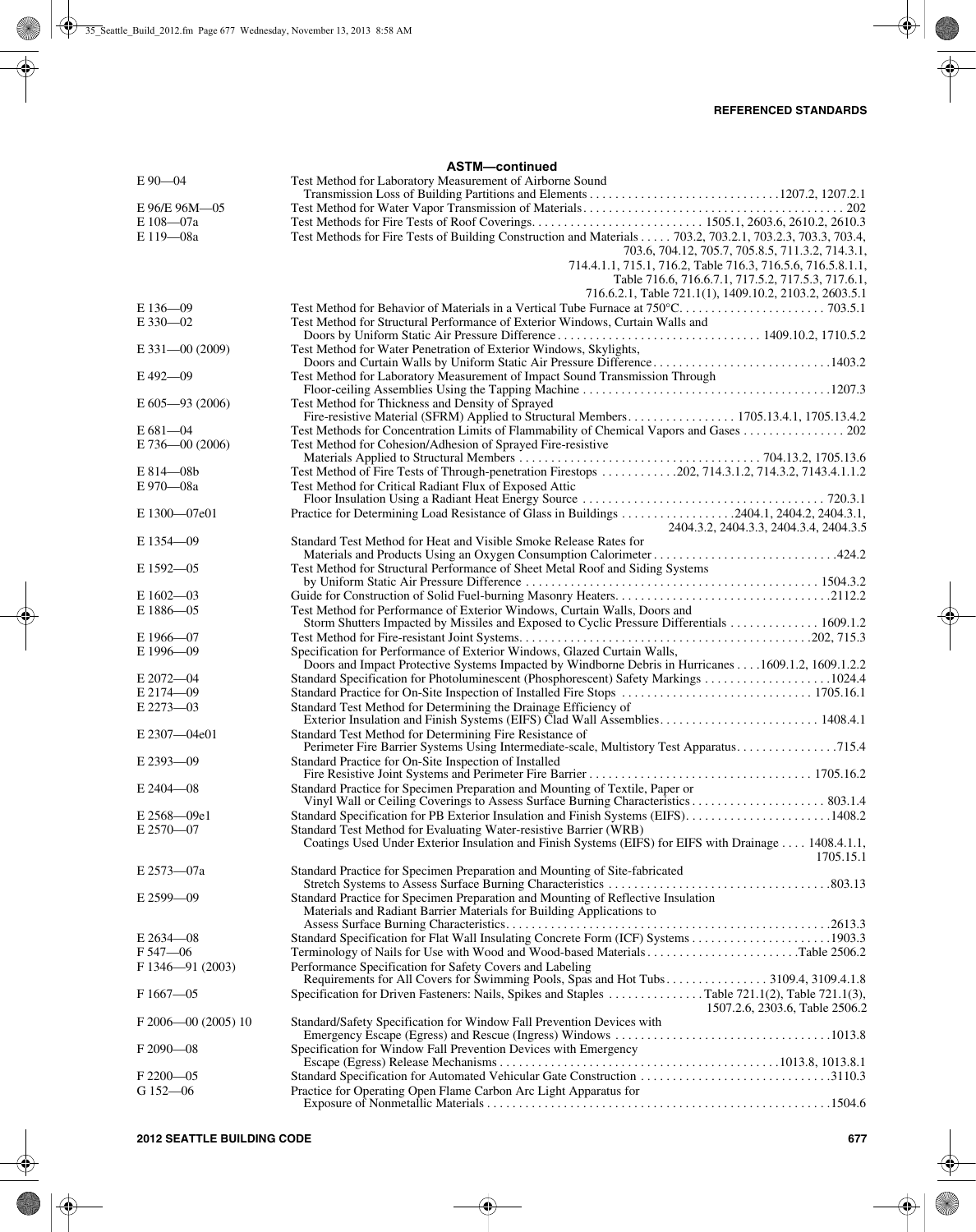## **ASTM—continued**

| $G154 - 06$ | Practice for Operating Fluorescent Light Apparatus for UV Exposure of Nonmetallic Materials. 1504.6 |  |
|-------------|-----------------------------------------------------------------------------------------------------|--|
| G 155—05a   | Practice for Operating Xenon Arc Light Apparatus for Exposure of Nonmetallic Materials  1504.6      |  |

| <b>AWCI</b>                     | Association of the Wall and Ceiling Industry<br>513 West Broad Street, Suite 210<br>Falls Church, VA 22046                      |                                         |
|---------------------------------|---------------------------------------------------------------------------------------------------------------------------------|-----------------------------------------|
| Standard<br>reference<br>number | Title                                                                                                                           | Referenced<br>in code<br>section number |
| $12 - B - 98$                   | Technical Manual 12-B Standard Practice for the Testing and Inspection of<br>Field Applied Thin Film Intumescent Fire-resistive |                                         |

| <b>AWPA</b>                         | American Wood Protection Association<br>P.O. Box 361784<br>Birmingham, AL 35236-1784                                                                                                                                                              |
|-------------------------------------|---------------------------------------------------------------------------------------------------------------------------------------------------------------------------------------------------------------------------------------------------|
| Standard<br>reference<br>number     | Referenced<br>in code<br>Title<br>section number                                                                                                                                                                                                  |
| $C1 - 03$<br>$M4 - 08$<br>$U1 - 11$ | USE CATEGORY SYSTEM: User Specification for Treated Wood<br>Except Section 6, Commodity Specification H 1403.6, Table 1507.9.6, 1807.1.4, 1807.3.1,<br>1809.12, 1810.3.2.4.1, 2303.1.8, 2303.1.8.1,<br>2304.11.2, 2304.11.4, 2304.11.6, 2304.11.7 |

| <b>AWS</b>                      | American Welding Society<br>550 N.W. LeJeune Road<br>Miami, FL 33126                         |                                         |
|---------------------------------|----------------------------------------------------------------------------------------------|-----------------------------------------|
| Standard<br>reference<br>number | Title                                                                                        | Referenced<br>in code<br>section number |
| $D1.3 - 98$<br>$D1.4 - 98$      | Structural Welding Code-Reinforcing Steel Table 1705.2.2, 1705.2.2.1.2, Table 1705.3, 2107.4 |                                         |

| <b>BHMA</b>                        | Builders Hardware Manufacturers' Association<br>355 Lexington Avenue, 17th Floor<br>New York, NY 10017-6603 |                                         |
|------------------------------------|-------------------------------------------------------------------------------------------------------------|-----------------------------------------|
| Standard<br>reference<br>number    | Title                                                                                                       | Referenced<br>in code<br>section number |
| $A$ 156.10 - 2011<br>A 156.19-2007 |                                                                                                             |                                         |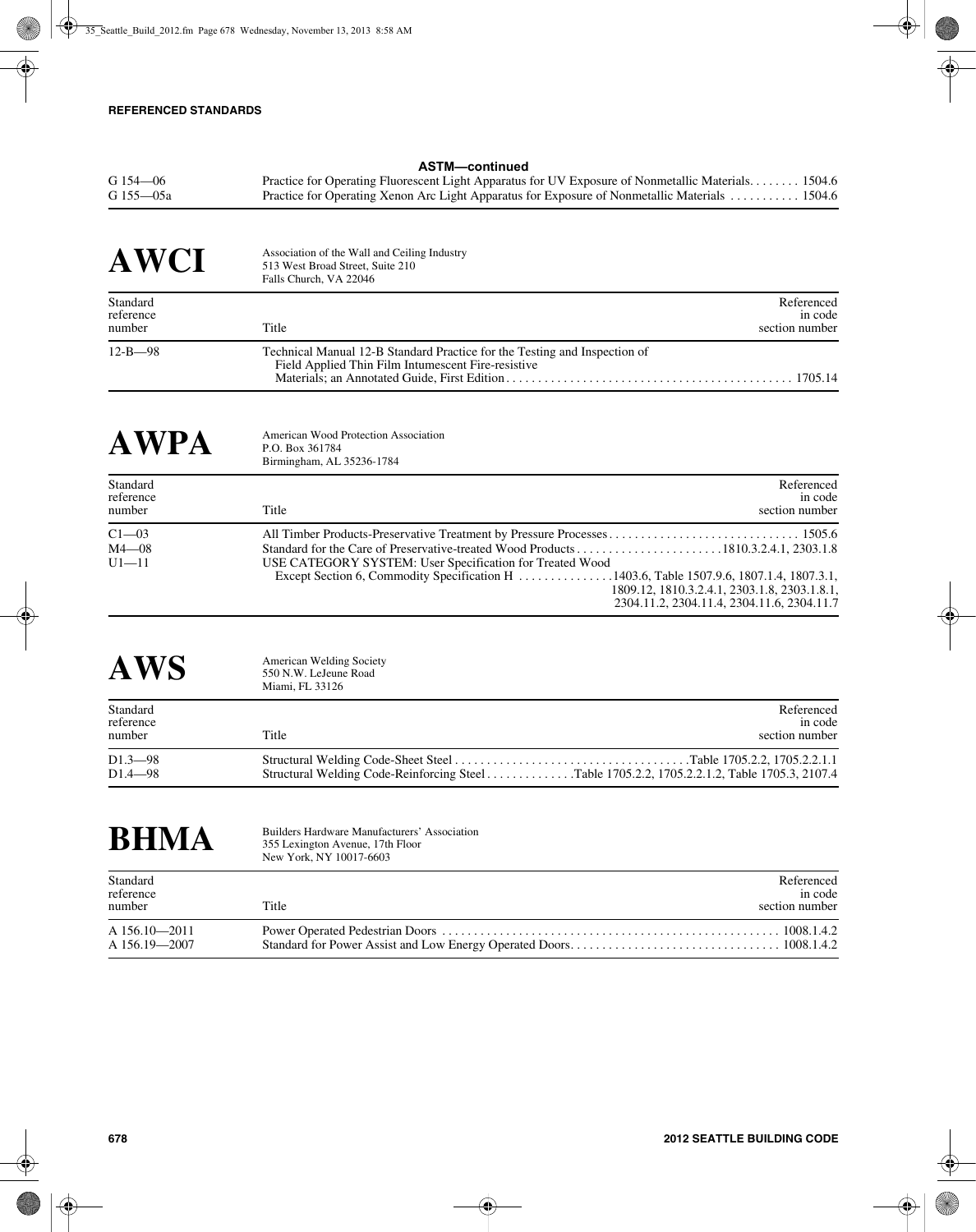| <b>CGSB</b>                          | Canadian General Standards Board<br>Place du Portage 111, 6B1<br>11 Laurier Street<br>Gatineau, Quebec, Canada KIA 1G6               |
|--------------------------------------|--------------------------------------------------------------------------------------------------------------------------------------|
| Standard<br>reference<br>number      | Referenced<br>in code<br>Title<br>section number                                                                                     |
| 37-GP-52M (1984)<br>37-GP-56M (1980) | Roofing and Waterproofing Membrane, Sheet Applied, Elastomeric1504.7, 1507.12.2<br>Membrane, Modified, Bituminous, Prefabricated and |
| CAN/CGSB 37.54-95                    |                                                                                                                                      |

| <b>CPA</b>                                               | <b>Composite Panel Association</b><br>19465 Deerfield Avenue, Suite 306<br>Leesburg, VA 20176 |                                         |
|----------------------------------------------------------|-----------------------------------------------------------------------------------------------|-----------------------------------------|
| Standard<br>reference<br>number                          | Title                                                                                         | Referenced<br>in code<br>section number |
| ANSI A135.4-2004<br>ANSI A135.5-2004<br>ANSI A135.6-2006 |                                                                                               |                                         |

**CPSC** Consumer Product Safety Commission<br>  $\sum_{\text{Berbeda} \text{ MD 20814.4408}}$ Bethesda, MD 20814-4408

| Standard<br>reference<br>number                    | Referenced<br>in code<br>section number<br>Title                            |
|----------------------------------------------------|-----------------------------------------------------------------------------|
| 16 CFR Part 1201 (2002)                            | 2406.3.1, 2407.1, 2407.1.4.1, 2408.2.1,<br>2408.3, 2409.1, 2409.2, 2409.3.1 |
| 16 CFR Part 1209 (2002)<br>16 CFR Part 1404 (2002) |                                                                             |
| 16 CFR Part 1500 (2009)<br>16 CFR Part 1500.44     |                                                                             |
| (2009)<br>16 CFR Part 1507 (2002)                  |                                                                             |
| 16 CFR Part 1630 (2007)                            |                                                                             |

| <b>CSA</b>                            | <b>Canadian Standards Association</b><br>5060 Spectrum Way<br>Mississauga, Ontario Canada L4W 5N6 |                                         |
|---------------------------------------|---------------------------------------------------------------------------------------------------|-----------------------------------------|
| Standard<br>reference<br>number       | Title                                                                                             | Referenced<br>in code<br>section number |
| AAMA/WDMA/CSA<br>$101$ /I.S.2/A440-11 |                                                                                                   |                                         |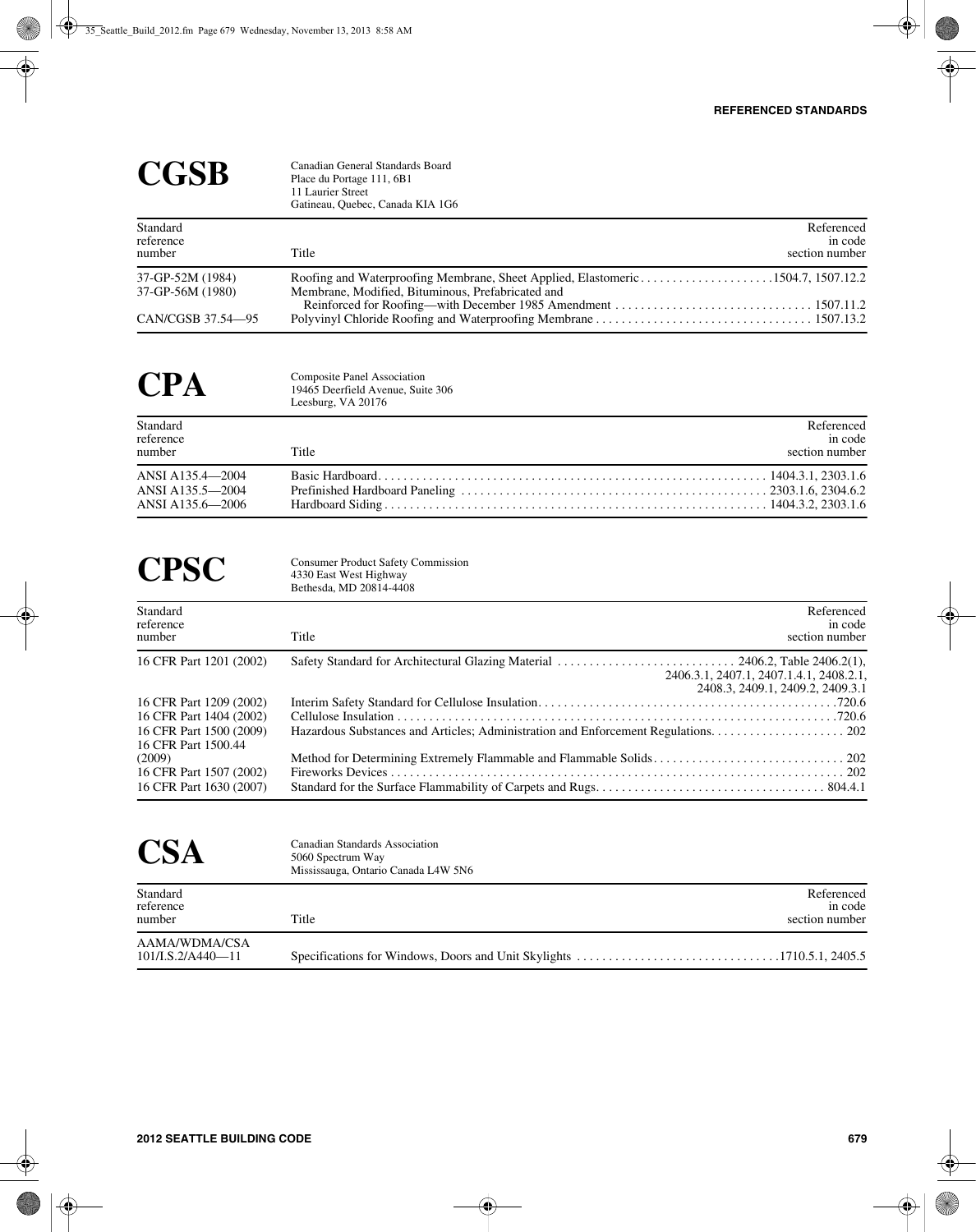|                       | Cedar Shake and Shingle Bureau<br>P. O. Box 1178<br>Sumas, WA 98295-1178                                                                               |                       |
|-----------------------|--------------------------------------------------------------------------------------------------------------------------------------------------------|-----------------------|
| Standard<br>reference |                                                                                                                                                        | Referenced<br>in code |
| number                | Title                                                                                                                                                  | section number        |
| $CSSB - 97$           | Grading and Packing Rules for Western Red Cedar Shakes and<br>Western Red Shingles of the Cedar Shake and Shingle BureauTable 1507.8.5, Table 1507.9.6 |                       |

| <b>DASMA</b>                    | Door and Access Systems Manufacturers Association International<br>1300 Summer Avenue<br>Cleveland, OH 44115-2851 |                                         |
|---------------------------------|-------------------------------------------------------------------------------------------------------------------|-----------------------------------------|
| Standard<br>reference<br>number | Title                                                                                                             | Referenced<br>in code<br>section number |
| <b>ANSI/DASMA 107-1997</b>      |                                                                                                                   |                                         |
| (R2004)                         |                                                                                                                   |                                         |
| $108 - 05$                      | Standard Method for Testing Sectional Garage Doors and                                                            |                                         |
|                                 | Rolling Doors: Determination of Structural Performance                                                            |                                         |
| $115 - 05$                      |                                                                                                                   |                                         |
|                                 | Standard Method for Testing Sectional Garage Doors and<br>Rolling Doors: Determination of Structural              |                                         |
|                                 |                                                                                                                   |                                         |

| <b>DOC</b>                      | U.S. Department of Commerce<br>National Institute of Standards and Technology<br>1401 Constitution Avenue NW<br>Washington, DC 20230 |
|---------------------------------|--------------------------------------------------------------------------------------------------------------------------------------|
| Standard<br>reference<br>number | Referenced<br>in code<br>section number<br>Title                                                                                     |
| $PS-1-09$                       | Table 2304.7(5), Table 2306.2(1), Table 2306.2(2)                                                                                    |
| $PS-2-10$                       | Performance Standard for Wood-based Structural-use Panels 2303.1.4, 2304.6.2, Table 2304.7(5),<br>Table 2306.2(1), Table 2306.2(2)   |
| $PS 20 - 05$                    |                                                                                                                                      |

| DO.J                            | U.S. Department of Justice<br>950 Pennsylvania Avenue, NW<br>Civil Rights Division, Disability Rights Section-NYA<br>Washington, DC 20530 |                                         |
|---------------------------------|-------------------------------------------------------------------------------------------------------------------------------------------|-----------------------------------------|
| Standard<br>reference<br>number | Title                                                                                                                                     | Referenced<br>in code<br>section number |
| <b>DOJ 36 CFR Part 1192</b>     | American with Disabilities Act (ADA) Accessibility Guidelines for Transportation Vehicles                                                 | E109.2.4                                |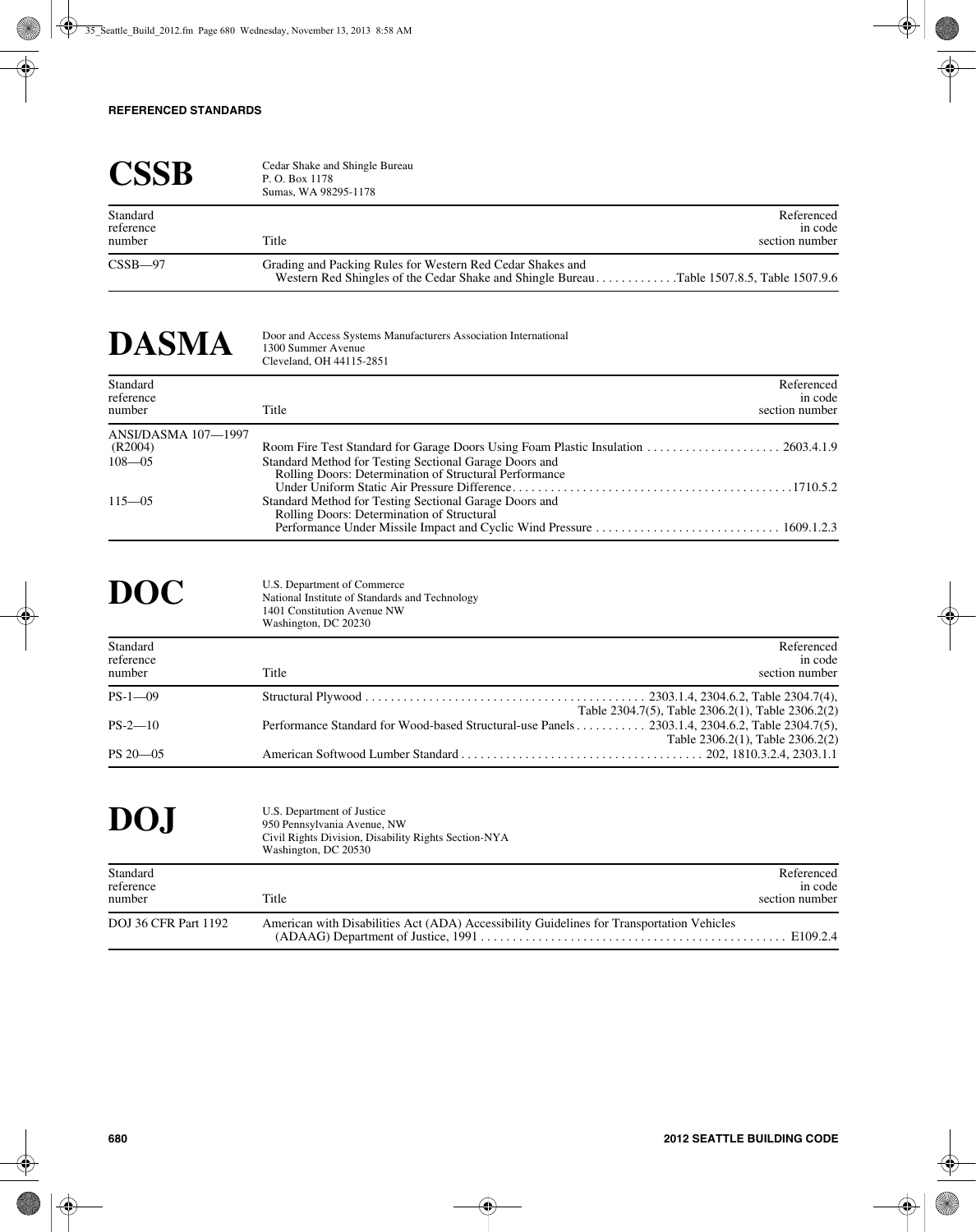| <b>DOL</b>                                                     | U.S. Department of Labor<br>c/o Superintendent of Documents<br>U.S. Government Printing Office<br>Washington, DC 20402-9325           |
|----------------------------------------------------------------|---------------------------------------------------------------------------------------------------------------------------------------|
| Standard                                                       | Referenced                                                                                                                            |
| reference<br>number                                            | in code<br>Title<br>section number                                                                                                    |
| <b>29 CFR</b><br>Part 1910.1000 (2009)                         |                                                                                                                                       |
| <b>DOTn</b>                                                    | U.S. Department of Transportation<br>c/o Superintendent of Documents<br>1200 New Jersey Avenue, SE<br>Washington, DC 20402-9325       |
| Standard<br>reference<br>number                                | Referenced<br>in code<br>Title<br>section number                                                                                      |
| 49 CFR Parts 100-185<br>2005<br>49 CFR Parts 173.137<br>(2009) | 202<br>Shippers-General Requirements for Shipments and Packaging-Class 8-                                                             |
| 49 CFR-1998                                                    | Specification of Transportation of Explosive and Other                                                                                |
| EN                                                             | European Committee for Standardization (EN)<br>Central Secretariat<br>Rue de Stassart 36<br>B-10 50 Brussels                          |
| Standard<br>reference<br>number                                | Referenced<br>in code<br>Title<br>section number                                                                                      |
| EN 1081-98                                                     | Resilient Floor Coverings—Determination of the Electrical Resistance 406.7.1                                                          |
| F E V                                                          | Federal Emergency Management Agency<br>Federal Center Plaza<br>500 C Street S.W.<br>Washington, DC 20472                              |
| Standard<br>reference<br>number                                | Referenced<br>in code<br>Title<br>section number                                                                                      |
| $FIA-TB-11-01$<br>$P646 - 08$                                  | Crawlspace Construction for Buildings Located in Special Flood Hazard Areas 1805.1.2.1                                                |
| FM                                                             | <b>Factory Mutual Global Research</b><br>Standards Laboratories Department<br>1301 Atwood Avenue, P.O. Box 7500<br>Johnston, RI 02919 |
| Standard<br>reference<br>number                                | Referenced<br>in code<br>Title<br>section number                                                                                      |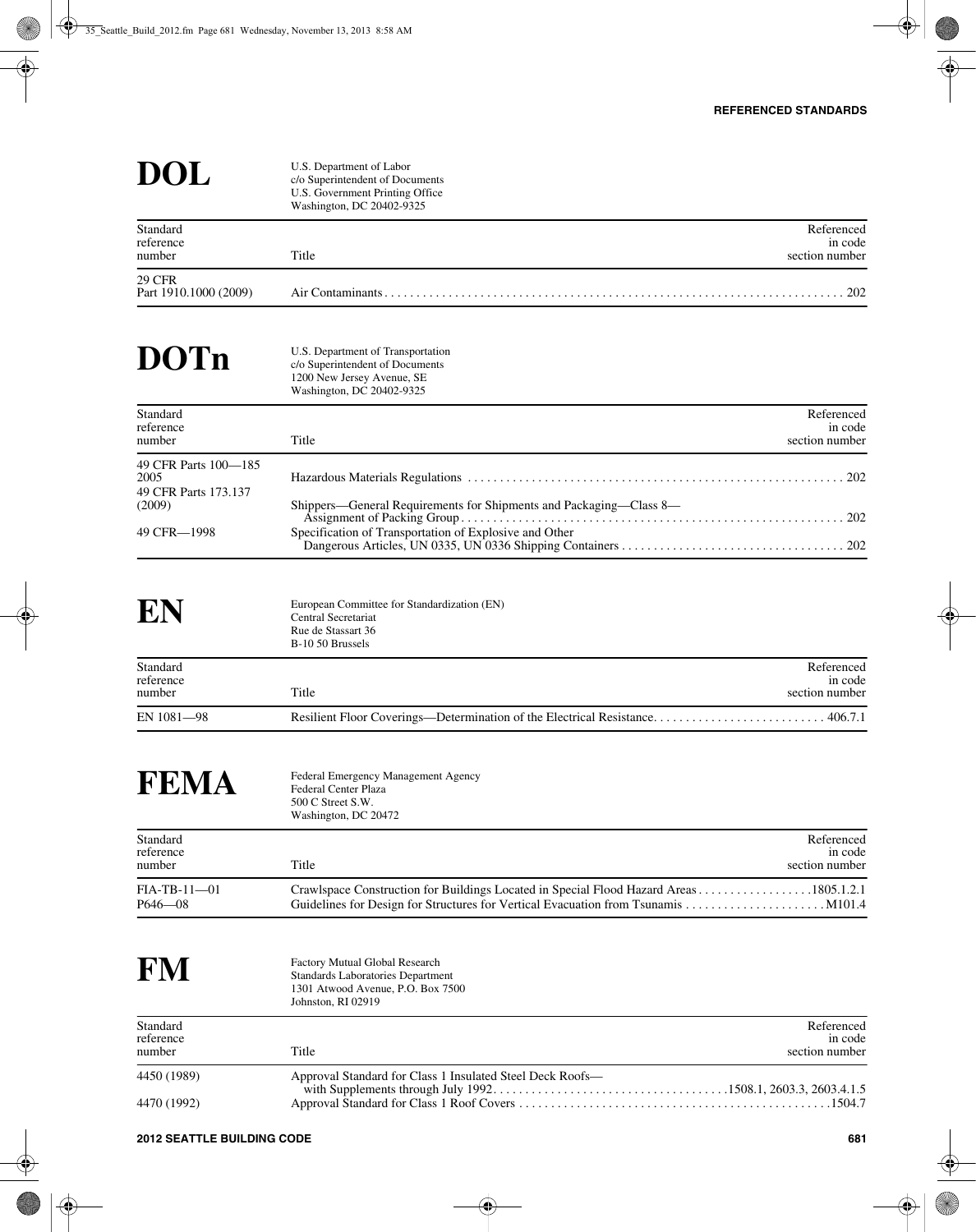|             | <b>FM-continued</b>                                                      |
|-------------|--------------------------------------------------------------------------|
| 4474 (04)   | Evaluating the Simulated Wind Uplift Resistance of Roof Assemblies Using |
|             |                                                                          |
| 4880 (2005) | American National Standard for Evaluating Insulated Wall or Wall and     |
|             | Roof/ Ceiling Assemblies, Plastic Interior Finish Materials,             |
|             | Plastic Exterior Building Panels, Wall/Ceiling                           |
|             |                                                                          |

| GA                              | Gypsum Association<br>810 First Street N.E. #510<br>Washington, DC 20002-4268 |                                         |
|---------------------------------|-------------------------------------------------------------------------------|-----------------------------------------|
| Standard<br>reference<br>number | Title                                                                         | Referenced<br>in code<br>section number |
| $GA\,216 - 07$<br>GA 600-09     | Application and Finishing of Gypsum Panel ProductsTable 2508.1, 2509.2        |                                         |

| <b>HPVA</b>                     | Hardwood Plywood Veneer Association<br>1825 Michael Faraday Drive<br><b>Reston, VA 20190</b> |                                         |
|---------------------------------|----------------------------------------------------------------------------------------------|-----------------------------------------|
| Standard<br>reference<br>number | Title                                                                                        | Referenced<br>in code<br>section number |
| $HP-1-2009$                     |                                                                                              |                                         |

| <b>HUD</b>                      | U.S. Department of Housing and Urban Development<br>451 7th Street, SW<br>Washington, DC 20410 |                                         |
|---------------------------------|------------------------------------------------------------------------------------------------|-----------------------------------------|
| Standard<br>reference<br>number | Title                                                                                          | Referenced<br>in code<br>section number |
| HUD 24 CFR Part 3280<br>(2008)  |                                                                                                |                                         |

**ICC** International Code Council, Inc.<br>
500 New Jersey Ave, NW 6th Floor Washington, DC 20001

| Standard<br>reference<br>number | Referenced<br>in code<br>Title<br>section number                                                                                                                                                                                                                                                  |
|---------------------------------|---------------------------------------------------------------------------------------------------------------------------------------------------------------------------------------------------------------------------------------------------------------------------------------------------|
| ICC A117.1-09                   | 1010.7.5, 1010.10, 1011.4, 1022.9, 1101.2, 1107.2, 1109.1,<br>1109.2, 1109.5.1, 1109.5.2, 1110.3, 1110.4, 1110.4.2, 3008.7.7.1,<br>3008.7.7.2, 3411.8.2, 3411.8.3, E101.2, E104.2, E104.2.1, E104.3.4,<br>E106.4.9, E107.3, E108.3, E108.4, E109.2.2.2, E109.2.2.3,<br>E109.2.3, E109.2.5, E110.2 |
| ICC 300-12                      | ICC Standard on Bleachers, Folding and Telescopic Seating and Grandstands 1028.1.1, 1028.14.2,<br>Table 1607.1, 3401.1                                                                                                                                                                            |
| $ICC 400 - 12$                  |                                                                                                                                                                                                                                                                                                   |
| ICC 500-08                      |                                                                                                                                                                                                                                                                                                   |
| ICC 600-08                      | Standard for Residential Construction in High-wind Regions 1609.1.1, 1609.1.1.1, 2308.2.1                                                                                                                                                                                                         |
| $IEBC-12$                       |                                                                                                                                                                                                                                                                                                   |
| $IECC - 12$                     | International Energy Conservation Code® 101.4.6, 201.3, 1203.1, 1203.3.2, 1301.1.1, 1405.3, 3401.3                                                                                                                                                                                                |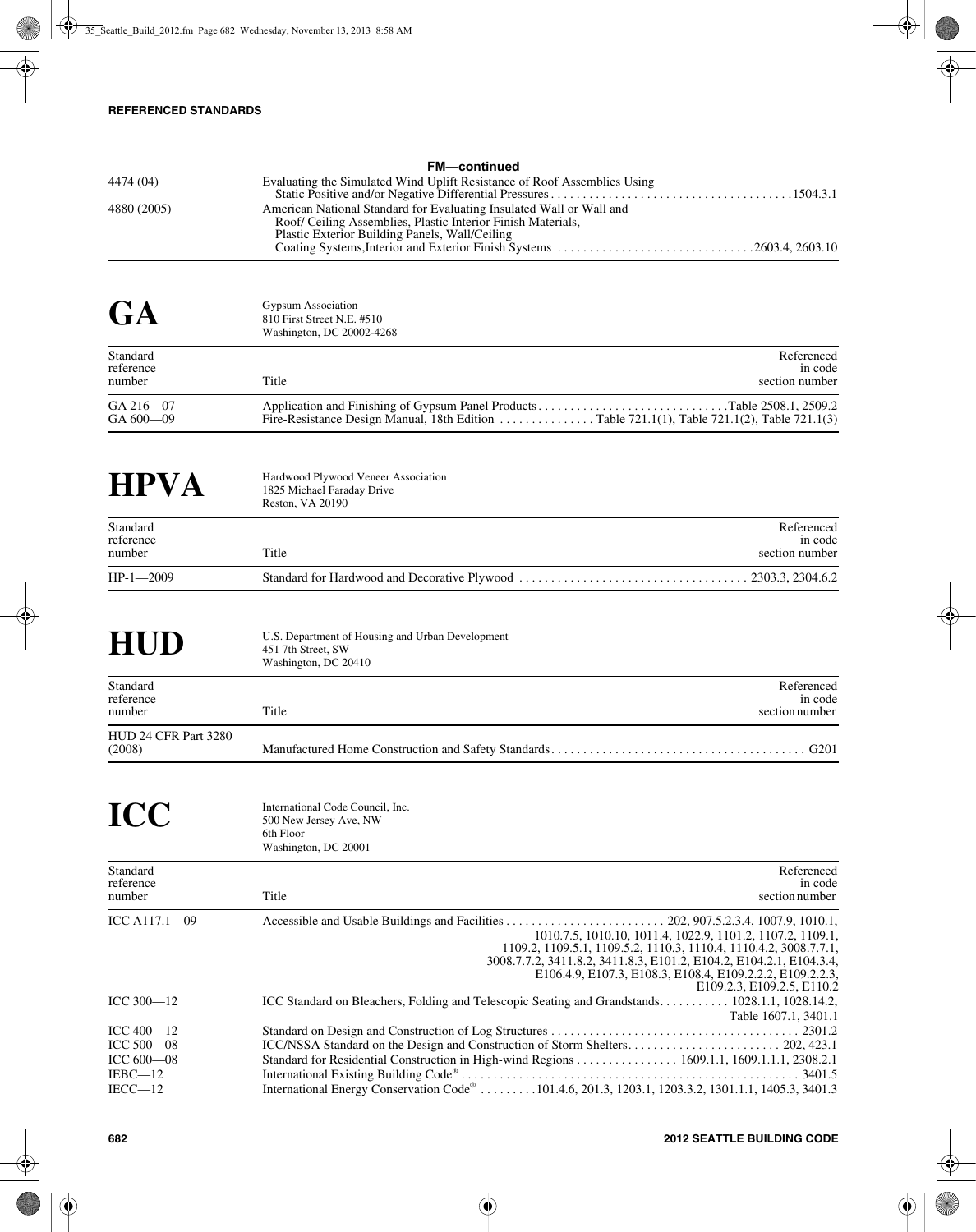|                  | <b>ICC-continued</b>                                                                                                |
|------------------|---------------------------------------------------------------------------------------------------------------------|
| $IFC-12$         | International Fire Code® 101.4.5, 102.6, 201.3, 202, 307.1, Table 307.1(1), Table 307.1(2),                         |
|                  | 307.1.1, 403.4.5, 404.2, 406.7, 406.8, 410.3.6, 411.1, 412.1, 412.6.1,                                              |
|                  | 413.1, 414.1.1, 414.1.2, 414.1.2.1, 414.2, 414.2.5, Table 414.2.5(1),                                               |
|                  | Table 414.2.5(2), 414.3, 414.5, 414.5.1, Table 414.5.1, 414.5.2, 414.5.3, 414.5.4, 414.6,                           |
|                  | 415.1, 415.5, 415.5.1, 415.5.1.1, 415.5.1.4, Table 415.5.2, 415.7.3, 415.8,                                         |
|                  | 415.8.1, 415.8.1.4, 415.8.2, 415.8.2.3, 415.8.2.4, 415.8.2.6, 415.8.2.7, 415.8.2.8,                                 |
|                  | 415.8.3, 415.8.4, 415.9, 415.10, 415.10.1.7, 415.10.4, 415.10.7.2, 415.10.9.3,                                      |
|                  | 415.10.10.1, 416.1, 416.4, 421.1, 421.7, 507.3, 507.8.1.1.1, 507.8.1.1.2,                                           |
|                  | 507.8.1.1.3, 705.8.1, 707.1, 901.2, 901.3, 901.5, 901.6.2, 901.6.3, 903.1.1,                                        |
|                  | 903.2.7.1, 903.2.11.6, 903.2.12, 903.5, 904.2.1, 905.1, 905.3.6, 906.1, 907.1.8,                                    |
|                  | 907.2.5, 907.2.13.2, 907.2.15, 907.2.16, 907.6.5, 907.8, 909.20, 910.2.2, 1001.3,                                   |
|                  | 1001.4, 1008.1.9.6, 1203.4.2, 1203.5, 1507.16, 1511.1, Table 1604.5, 2603.4.1.12,                                   |
|                  | 2702.1, 2702.2.9, 2702.2.11, 2702.2.12, 2702.2.13, 2702.3, 3003.3, 3008.1.2, 3102.1,                                |
|                  | 3103.1, 3111.1, 3302.3, 3303.7, 3309.2, 3401.3, 3403.5, 3404.6, 3412.3.2, 3412.6.8.1,                               |
|                  | 3412.6.14, 3412.6.14.1                                                                                              |
| $IFGC-12$        |                                                                                                                     |
|                  | 2113.15, 2801.1, 3401.3, A101.2                                                                                     |
| $IMC-12$         | International Mechanical Code <sup>®</sup> 101.4.2, 201.3, 307.1, Table 307.1(1), 406.6.2, 406.8.2, 406.8.4, 409.3, |
|                  | 412.6.6, 414.1.2, 414.3, 415.8.1.4, 415.8.2, 415.8.2.7, 415.8.3, 415.8.4, 415.10.11                                 |
|                  | 415.10.11.1, 416.2.2, 413.3, 416.3, 417.1, 419.8, 421.5, 603.1, 603.1.1, 603.1.2, 712.1.5,                          |
|                  | 717.2.2, 717.5.3, 717.5.4, 717.6.1, 717.6.2, 717.6.3, 718.5, 720.1, 720.7,                                          |
|                  | 903.2.11.4, 904.2.1, 904.11, 907.3.1, 908.6, 909.1, 909.10.2, 909.13.1, 1015.5,                                     |
|                  | 1018.5, 1203.1, 1203.2.1, 1203.4.2, 1203.4.2.1, 1203.5, 1209.3, 2304.5,                                             |
|                  | 2801.1, 3004.3.1, 3401.3, 3412.6.7.1, 3412.6.8, 3412.6.8.1                                                          |
| $IPC$ —12        | International Plumbing Code® 101.4.3, 201.3, 415.8.4, 603.1.2, 718.5, 903.3.5, 912.5, 1206.3.3,                     |
|                  | 1503.4, 1503.4.1, 1805.4.3, 2901.1, Table 2902.1, 3305.1, 3401.3, A101.2                                            |
| $IPMC-12$        |                                                                                                                     |
| $IPSDC-12$       |                                                                                                                     |
| $IRC-12$         |                                                                                                                     |
|                  | 310.1, 310.5.1, 2308.1, 3401.3                                                                                      |
| $IWUIC = 12$     |                                                                                                                     |
| SBCCI SSTD 11-97 | Test Standard for Determining Wind Resistance of Concrete or Clay Roof Tiles  1711.2.1, 1711.2.2                    |

| <b>ISO</b>                      | International Organization for Standardization<br><b>ISO Central Secretariat</b><br>1 ch, de la Voie-Creuse, Case Postale 56<br>CH-1211 Geneva 20, Switzerland |                                         |
|---------------------------------|----------------------------------------------------------------------------------------------------------------------------------------------------------------|-----------------------------------------|
| Standard<br>reference<br>number | Title                                                                                                                                                          | Referenced<br>in code<br>section number |
| ISO 8115-86                     |                                                                                                                                                                |                                         |

| <b>NAAMM</b>                    | National Association of Architectural Metal Manufacturers<br>800 Roosevelt Road, Bldg. C, Suite 312<br>Glen Ellyn, IL 60137 |                                         |
|---------------------------------|-----------------------------------------------------------------------------------------------------------------------------|-----------------------------------------|
| Standard<br>reference<br>number | Title                                                                                                                       | Referenced<br>in code<br>section number |
| $FP 1001 - 07$                  |                                                                                                                             |                                         |

| <b>NCMA</b>                     | National Concrete Masonry Association<br>13750 Sunrise Valley<br>Herndon, VA 22071-4662 |                                         |
|---------------------------------|-----------------------------------------------------------------------------------------|-----------------------------------------|
| Standard<br>reference<br>number | Title                                                                                   | Referenced<br>in code<br>section number |
| TEK 5-84 (1996)                 |                                                                                         |                                         |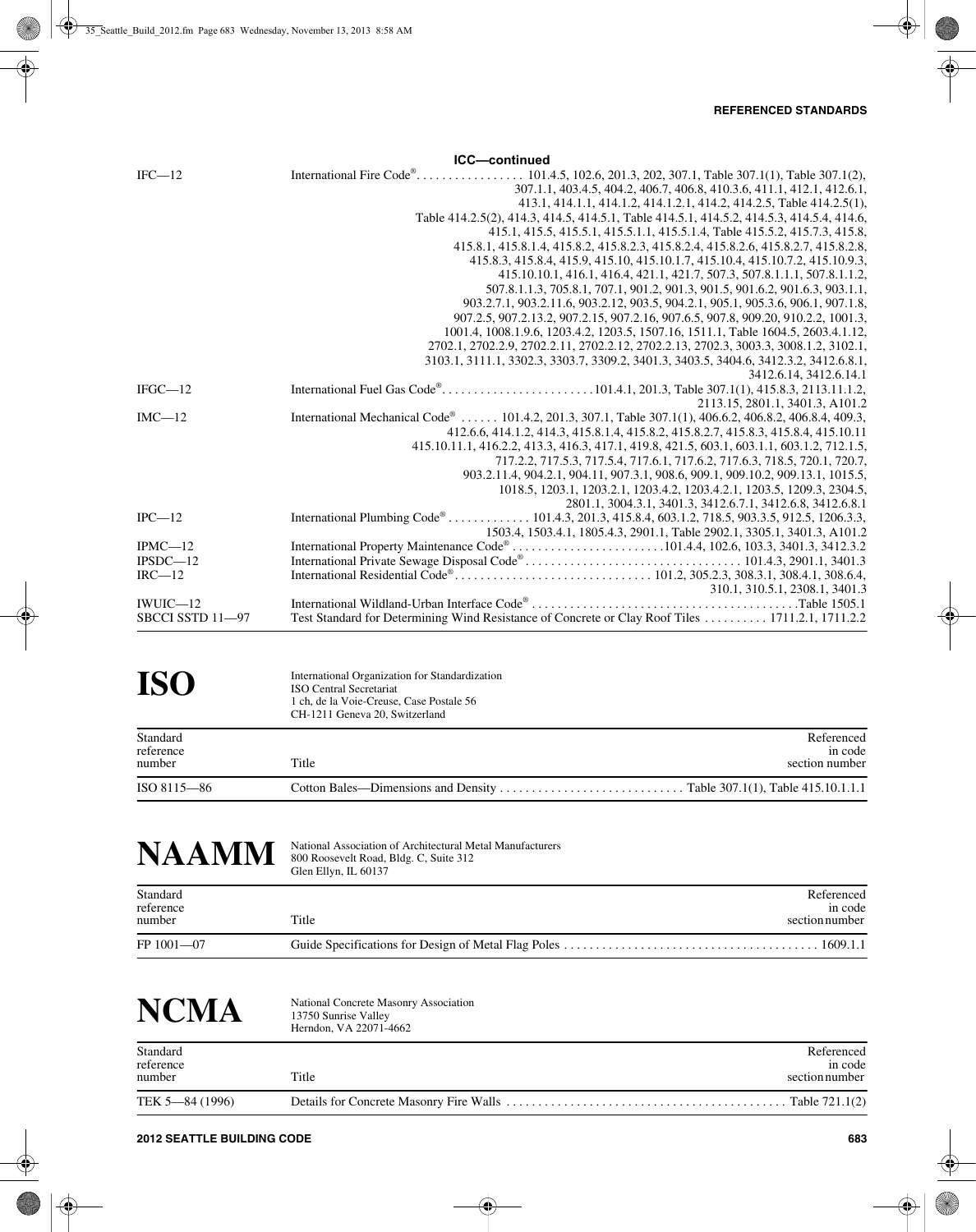| <b>NFPA</b>                     | National Fire Protection Association<br>1 Batterymarch Park<br>Quincy, MA 02169-7471                                              |
|---------------------------------|-----------------------------------------------------------------------------------------------------------------------------------|
| Standard<br>reference<br>number | Referenced<br>in code<br>Title<br>section number                                                                                  |
|                                 |                                                                                                                                   |
| $10 - 10$                       |                                                                                                                                   |
| $11 - 10$<br>$12 - 11$          |                                                                                                                                   |
| 12A-09 Halon 1301               |                                                                                                                                   |
| $13 - 10$                       |                                                                                                                                   |
|                                 | 904.11, 905.3.4, 907.6.3, 1009.3                                                                                                  |
| $13D - 10$                      | Installation of Sprinkler Systems in One- and Two-family                                                                          |
| $13R - 10$                      | Installation of Sprinkler Systems in Residential Occupancies                                                                      |
|                                 |                                                                                                                                   |
| $14 - 10$                       |                                                                                                                                   |
| $16 - 11$                       |                                                                                                                                   |
| $17 - 09$                       |                                                                                                                                   |
| $17A - 09$                      |                                                                                                                                   |
| $20 - 10$                       |                                                                                                                                   |
| $30 - 12$                       |                                                                                                                                   |
| $31 - 11$<br>$32 - 11$          |                                                                                                                                   |
| $40 - 11$                       |                                                                                                                                   |
| $58 - 11$                       |                                                                                                                                   |
| $61 - 08$                       | Prevention of Fires and Dust Explosions in Agricultural and                                                                       |
|                                 |                                                                                                                                   |
| $70 - 11$                       | 1205.4.1, 2701.1, 3401.3, H106.1, H106.2, K101, K111.1                                                                            |
| $72 - 10$                       | 907.3.3, 907.3.4, 907.5.2.1.2, 907.5.2.2, 907.6, 907.6.1, 907.6.5, 907.7,                                                         |
| $80 - 10$                       | 907.7.1, 907.7.2, 907.2.9.2, 911.1.5, 3006.5, 3007.8<br>716.5.9.2, 716.6, 716.6.4, 1008.1.4.2, 1008.1.4.3                         |
| $82 - 09$                       | Standard for Incinerators and Waste and Linen Handling Systems and Equipment, 2009 Edition 713.13                                 |
| $85 - 11$                       | Boiler and Combustion System Hazards Code                                                                                         |
| $92B - 09$                      |                                                                                                                                   |
| $99 - 05$                       |                                                                                                                                   |
| $101 - 12$                      |                                                                                                                                   |
| $105 - 10$                      | Standard for the Installation of Smoke Door Assemblies. 405.4.2, 710.5.2.2, 716.5.3.1, 909.20.4.1                                 |
| $110 - 10$                      |                                                                                                                                   |
| $111 - 10$                      |                                                                                                                                   |
| $120 - 10$                      |                                                                                                                                   |
| $170 - 09$                      |                                                                                                                                   |
| $211 - 10$                      |                                                                                                                                   |
| $221 - 09$                      | Standard for High Challenge Fire Walls, Fire Walls, and Fire Barrier Walls, 2009 Edition  706.2                                   |
| $252 - 03$                      | Standard Methods of Fire Tests of Door Assemblies 715.4.2, 715.4.3, 715.4.7.3.1, Table 716.3,                                     |
|                                 | 716.4, 716.5.1, 716.5.3, 716.5.8, 716.5.8.1.1, 716.5.8.3.1                                                                        |
| $253 - 11$                      | Test for Critical Radiant Flux of Floor Covering Systems                                                                          |
| $257 - 07$                      | Standard for Fire Test for Window and Glass Block Assemblies Table 716.3, 716.4, 716.5.3.2, 716.6,<br>716.6.1, 716.6.2, 716.6.7.3 |
| $259 - 08$                      |                                                                                                                                   |
| $265 - 11$                      | Method of Fire Tests for Evaluating Room Fire Growth                                                                              |
| $268 - 12$                      | Standard Test Method for Determining Ignitibility of Exterior                                                                     |
|                                 | Wall Assemblies Using a Radiant Heat Energy Source 1406.2.1.1, 1406.2.1.1.1, 1406.2.1.1.2,<br>2603.5.7, D105.1                    |
| $275 - 09$                      | Standard Method Of Fire Tests for the Evaluation of Thermal                                                                       |
| $285 - 06$                      | Standard Method of Test for the Evaluation of Flammability Characteristics of                                                     |
|                                 | Exterior Nonload-bearing Wall Assemblies Containing Combustible Components 718.2.6, 1403.5,<br>1407.10.4, 1409.10.4,              |
|                                 |                                                                                                                                   |

<sup>1509.6.2, 2603.5.5</sup>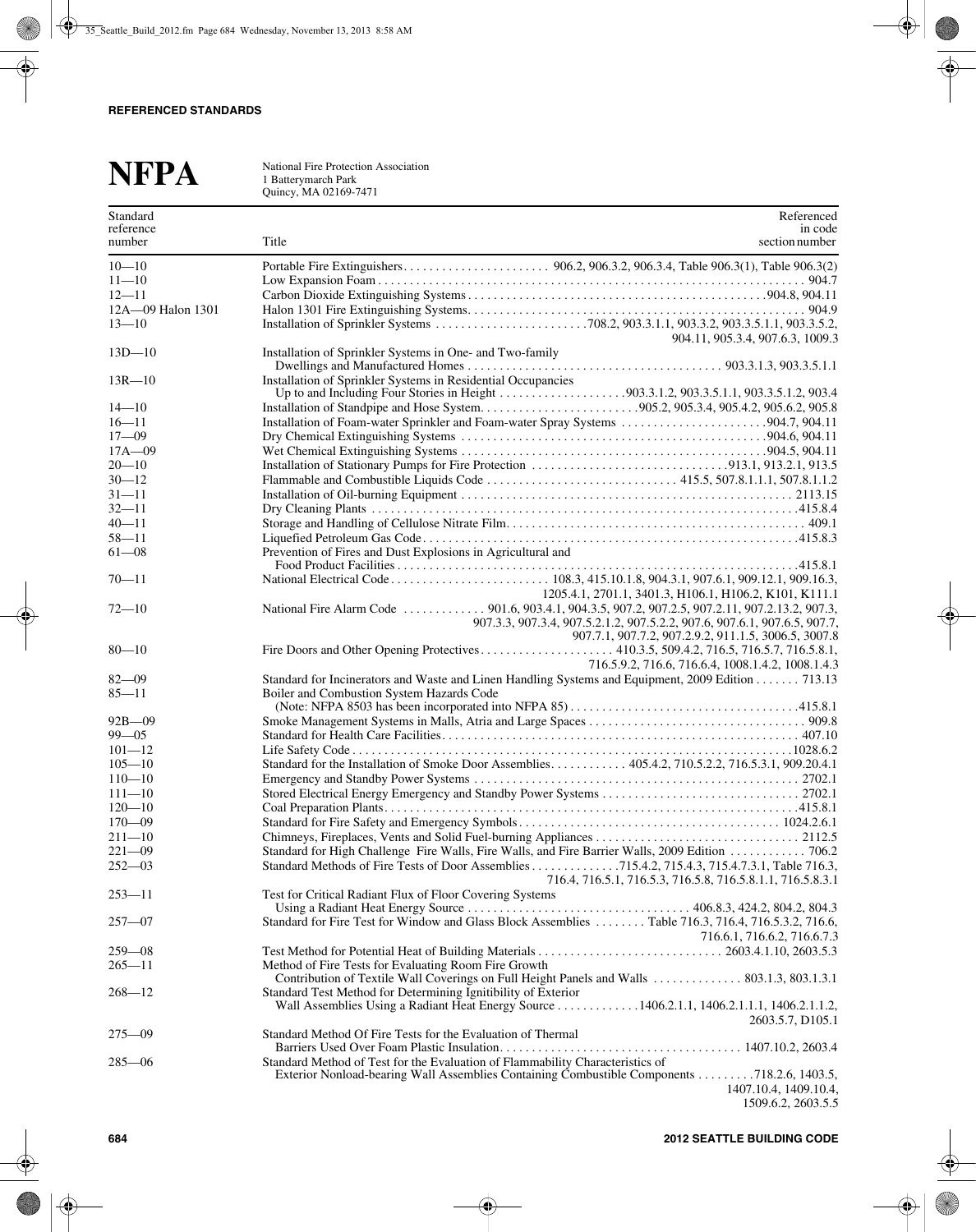$\mathbf{I}$  $\mathbf{I}$ 

|               | NFPA-continued                                                                                   |
|---------------|--------------------------------------------------------------------------------------------------|
| $286 - 11$    | Standard Method of Fire Test for Evaluating Contribution of                                      |
|               |                                                                                                  |
|               | 2603.4, 2603.7, 2603.10, 2604.2.4, 2613.4                                                        |
| $288 - 12$    | Standard Method of Fire Tests of Floor Fire Door Assemblies                                      |
|               |                                                                                                  |
| $289 - 09$    |                                                                                                  |
| $409 - 11$    |                                                                                                  |
| $418 - 11$    |                                                                                                  |
| $484 - 12$    |                                                                                                  |
| $654 - 06$    | Prevention of Fire & Dust Explosions from the Manufacturing,                                     |
|               |                                                                                                  |
| $655 - 12$    |                                                                                                  |
| $664 - 12$    | Prevention of Fires and Explosions in Wood Processing and Woodworking Facilities 415.8.1         |
| $701 - 10$    | Standard Methods of Fire Tests for Flame-propagation of                                          |
|               |                                                                                                  |
|               | 3102.3, 3102.3.1, 3102.6.1.1, 3105.4, D102.2.8, H106.1.1                                         |
| $704 - 12$    | Standard System for the Identification of the Hazards of                                         |
|               |                                                                                                  |
| $720-(09)$ 12 | Standard for the Installation of Carbon Monoxide (CO) Detection and Warning Equipment. 908.7     |
| $1124 - 06$   | Manufacture, Transportation and Storage of Fireworks and Pyrotechnic Articles 415.5.1.1, 415.3.1 |
| $2001 - 11$   |                                                                                                  |

| PC.                             | <b>Precast Prestressed Concrete Institute</b><br>200 West Adams Street, Suite 2100<br>Chicago, IL 60606-5230 |                                         |
|---------------------------------|--------------------------------------------------------------------------------------------------------------|-----------------------------------------|
| Standard<br>reference<br>number | Title                                                                                                        | Referenced<br>in code<br>section number |
| MNL 124-89<br>MNL 128-01        |                                                                                                              |                                         |

| PTI                             | Post-Tensioning Institute<br>8601 North Black Canyon Highway, Suite 103<br>Phoenix, AZ 85021 |                                         |
|---------------------------------|----------------------------------------------------------------------------------------------|-----------------------------------------|
| Standard<br>reference<br>number | Title                                                                                        | Referenced<br>in code<br>section number |
| $PTI - 2007$                    | Standard Requirements for Analysis of Shallow Concrete                                       |                                         |
| $PTI = 2007$                    | Standard Requirements for Design of Shallow Post-tensioned                                   |                                         |

| <b>RMI</b>                      | Rack Manufacturers Institute<br>8720 Red Oak Boulevard, Suite 201<br>Charlotte, NC 28217 |                                         |
|---------------------------------|------------------------------------------------------------------------------------------|-----------------------------------------|
| Standard<br>reference<br>number | Title                                                                                    | Referenced<br>in code<br>section number |
| $ANSI/MH16.1-08$                |                                                                                          |                                         |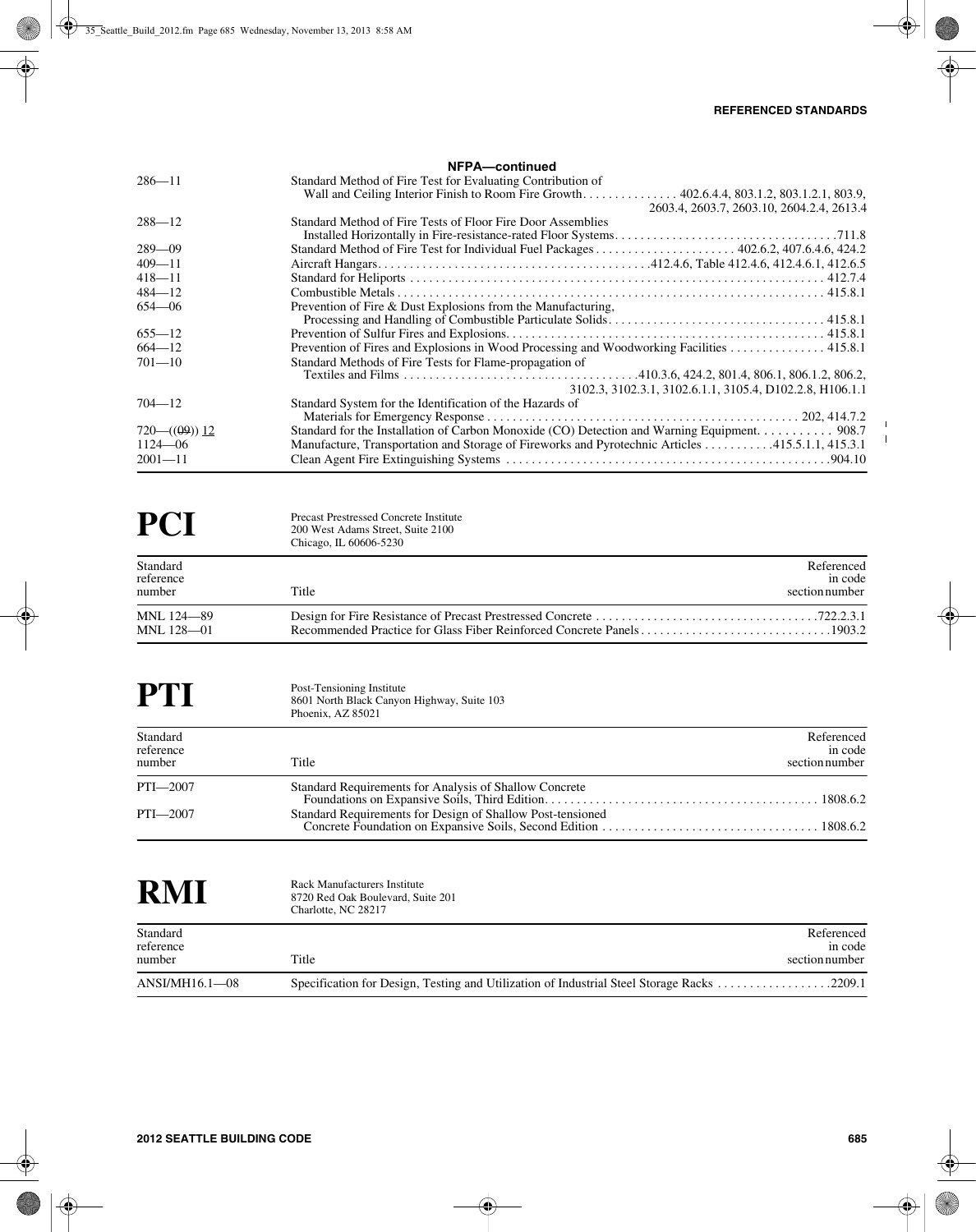| <b>SD</b>                         | <b>Steel Deck Institute</b><br>P. O. Box 25<br>Fox River Grove, IL 60021 |                                         |
|-----------------------------------|--------------------------------------------------------------------------|-----------------------------------------|
| Standard<br>reference<br>number   | Title                                                                    | Referenced<br>in code<br>section number |
| $ANSINCI.0-10$<br>$ANSI/RD1.0-10$ |                                                                          |                                         |

| <b>SJI</b>                      | Steel Joist Institute<br>1173B London Links Drive<br>Forest, VA 24551                |                                         |
|---------------------------------|--------------------------------------------------------------------------------------|-----------------------------------------|
| Standard<br>reference<br>number | Title                                                                                | Referenced<br>in code<br>section number |
| $C_{\rm J}$ - 10<br>$JG-10$     | Standard Specification for Composite Steel Joists, CJ-series1604.3.3, 2203.2, 2207.1 |                                         |
| $K=10$<br>$LH/DLH - 10$         | Standard Specification for Longspan Steel Joists, LH-series                          |                                         |

## **SPRI** Single-Ply Roofing Institute<br>
411 Waverly Oaks Road, Suite 331B<br>
Waltham MA 02452 Waltham, MA 02452

| Standard<br>reference<br>number             | Referenced<br>in code<br>Title<br>section number |  |
|---------------------------------------------|--------------------------------------------------|--|
| ANSI/SPRI/<br>FM4435-ES-1-03<br>$RP-4$ - 08 |                                                  |  |

| TIA                             | Telecommunications Industry Association<br>2500 Wilson Boulevard<br>Arlington, VA 22201-3834                                                                   |                                         |
|---------------------------------|----------------------------------------------------------------------------------------------------------------------------------------------------------------|-----------------------------------------|
| Standard<br>reference<br>number | Title                                                                                                                                                          | Referenced<br>in code<br>section number |
| $222 - G - 05$                  | Structural Standards for Antenna Supporting Structures and Antennas,<br>including—Addendum 1, 222-G-1, Dated 2007 and Addendum 2, 222-G-2 Dated 2009 1609.1.1, | 3108.1, 3108.2                          |

| <b>TMS</b>                      | The Masonry Society<br>3970 Broadway, Unit 201-D<br>Boulder, CO 80304-1135 |
|---------------------------------|----------------------------------------------------------------------------|
| Standard<br>reference<br>number | Referenced<br>in code<br>Title<br>section number                           |
| $0216 - 97$                     | Standard Method for Determining Fire Resistance of Concrete                |
| $0302 - 07$                     | Standard Method for Determining the Sound Transmission Class               |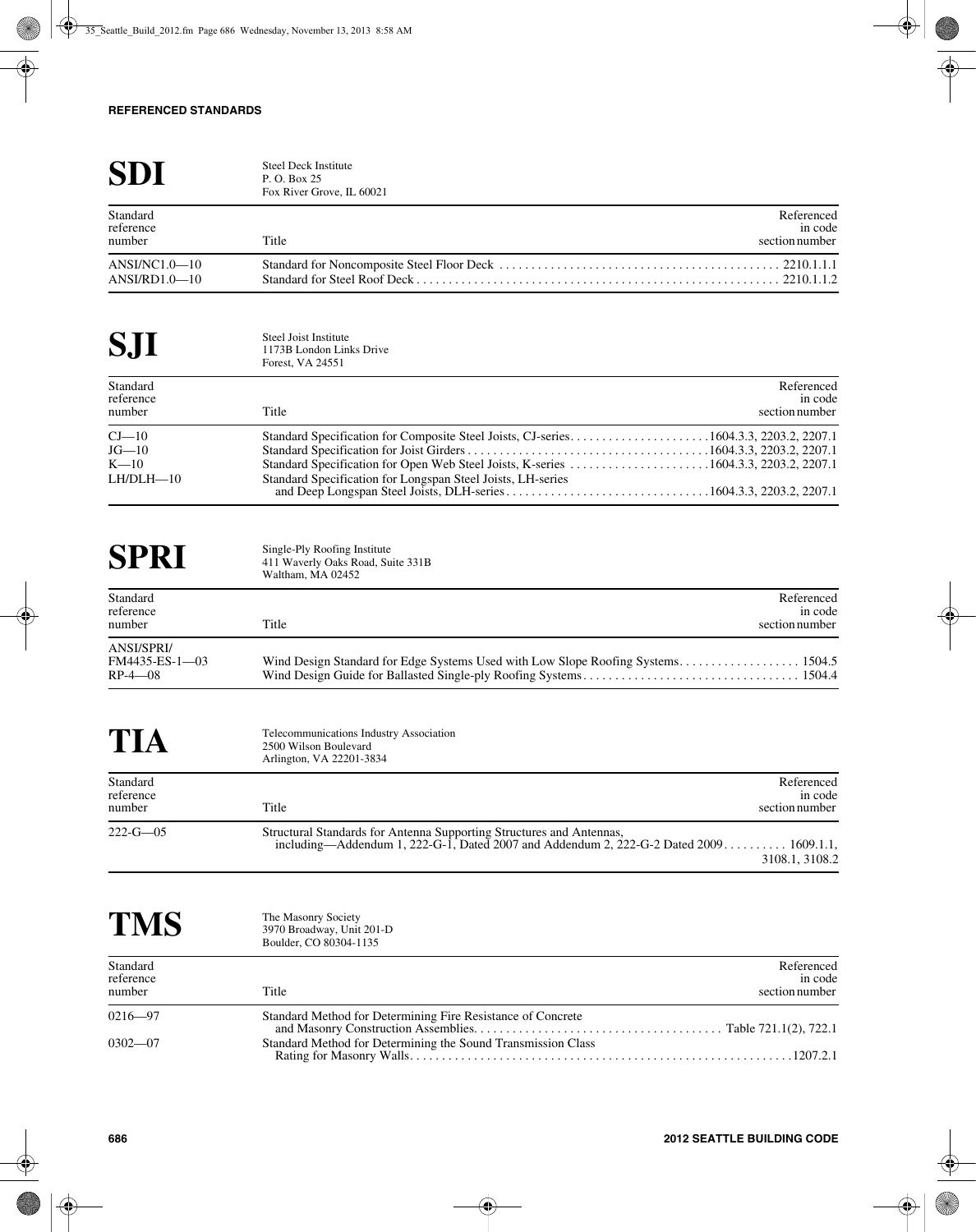| <b>TMS-continued</b> |                                                                                                 |  |
|----------------------|-------------------------------------------------------------------------------------------------|--|
| $402 - 11$           | Building Code Requirements for Masonry Structures1405.6, 1405.6.1, 1405.6.2, 1405.10, 1604.3.4, |  |
|                      | 1705.4, 1705.4.1, 1807.1.6.3, 1807.1.6.3.2, 1808.9                                              |  |
|                      | 2101.2.2, 2101.2.3, 2101.2.4, 2101.2.5, 2101.2.6, 2103.9, 2103.12                               |  |
|                      | 2103.13, 2103.14, 2104.1, 2104.1.1, 2104.1.2, 2104.1.3, 2104.2, 2104.3, 2104.4,                 |  |
|                      | 2105.2.2.1, 2105.2.2.1.2, 2105.2.2.1.3, 2106.1, 2107.1, 2107.2, 2107.3, 2107.4,                 |  |
|                      | 2108.1, 2108.2, 2108.3, 2109.1, 2109.1.1, 2109.2, 2109.2.1, 2109.3, 2110.1                      |  |
| $403 - 10$           |                                                                                                 |  |
| $602 - 11$           |                                                                                                 |  |
|                      | 2103.9, 2103.12, 2103.13, 2103.14, 2104.1, 2104.1.1, 2104.1.2.                                  |  |
|                      | 2104.1.3, 2104.2, 2104.3, 2104.4, 2105.2.2.1.1, 2105.2.2.1.2, 2105.2.2.1.3                      |  |

## **TPI** Truss Plate Institute<br>218 N. Lee Street, Su 218 N. Lee Street, Suite 312 Alexandria, VA 22314

| Standard<br>reference<br>number | Title                                                                                        | Referenced<br>in code<br>section number |
|---------------------------------|----------------------------------------------------------------------------------------------|-----------------------------------------|
| TPI 1-2007                      | National Design Standards for Metal-plate-connected Wood Truss Construction 2303.4.6, 2306.1 |                                         |

UL Underwriters Laboratories, Inc.<br>
333 Pfingsten Road 333 Pfingsten Road Northbrook, IL 60062-2096

| Standard<br>reference | Referenced<br>in code                                                              |
|-----------------------|------------------------------------------------------------------------------------|
| number                | Title<br>section number                                                            |
| $9 - 2009$            | Fire Tests of Window Assemblies—with Revisions                                     |
|                       |                                                                                    |
| $10A - 2009$          |                                                                                    |
| $10B - 2008$          |                                                                                    |
| $10C - 2009$          |                                                                                    |
| $14B - 2008$          |                                                                                    |
| $14C - 06$            | Swinging Hardware for Standard Tin Clad Fire Doors                                 |
| $55A - 04$            |                                                                                    |
| $103 - 01$            | Factory-built Chimneys, for Residential Type and Building                          |
|                       |                                                                                    |
| $127 - 08$            |                                                                                    |
| $199E - 04$           | Outline of Investigation for Fire Testing of Sprinklers and                        |
|                       |                                                                                    |
| $217 - 06$            |                                                                                    |
| $263 - 03$            | Standard for Fire Tests of Building Construction and Materials,                    |
|                       |                                                                                    |
|                       | 703.6, 704.12, 705.7, 705.8.5, 707.7, 711.3.2, 714.3.1,                            |
|                       | 714.4.1.1, 715.1, 716.2, Table 716.3, 716.5.6, 716.5.8.1.1,                        |
|                       | 716.7.1, 717.5.2, 717.5.3, 717.6.2.1,                                              |
|                       | Table 721.1(1), 1407.10.2, 2103.2, 2603.4, 2603.5.1                                |
| $268 - 09$            | Smoke Detectors for Fire Protective Signaling Systems—with                         |
|                       |                                                                                    |
| $294 - 1999$          |                                                                                    |
| $300 - 05$            | Fire Testing of Fire Extinguishing Systems for Protection of                       |
|                       |                                                                                    |
| $305 - 97$            |                                                                                    |
| $325 - 02$            | Door, Drapery, Gate, Louver and Window Operations and                              |
| $555 - 2006$          |                                                                                    |
| 555C-2006             |                                                                                    |
| $555S - 99$           |                                                                                    |
| $580 - 2006$          | Test for Uplift Resistance of Roof Assemblies—with Revisions                       |
|                       |                                                                                    |
| $641 - 95$            | Type L Low-temperature Venting Systems—with Revisions through July 20092113.11.1.4 |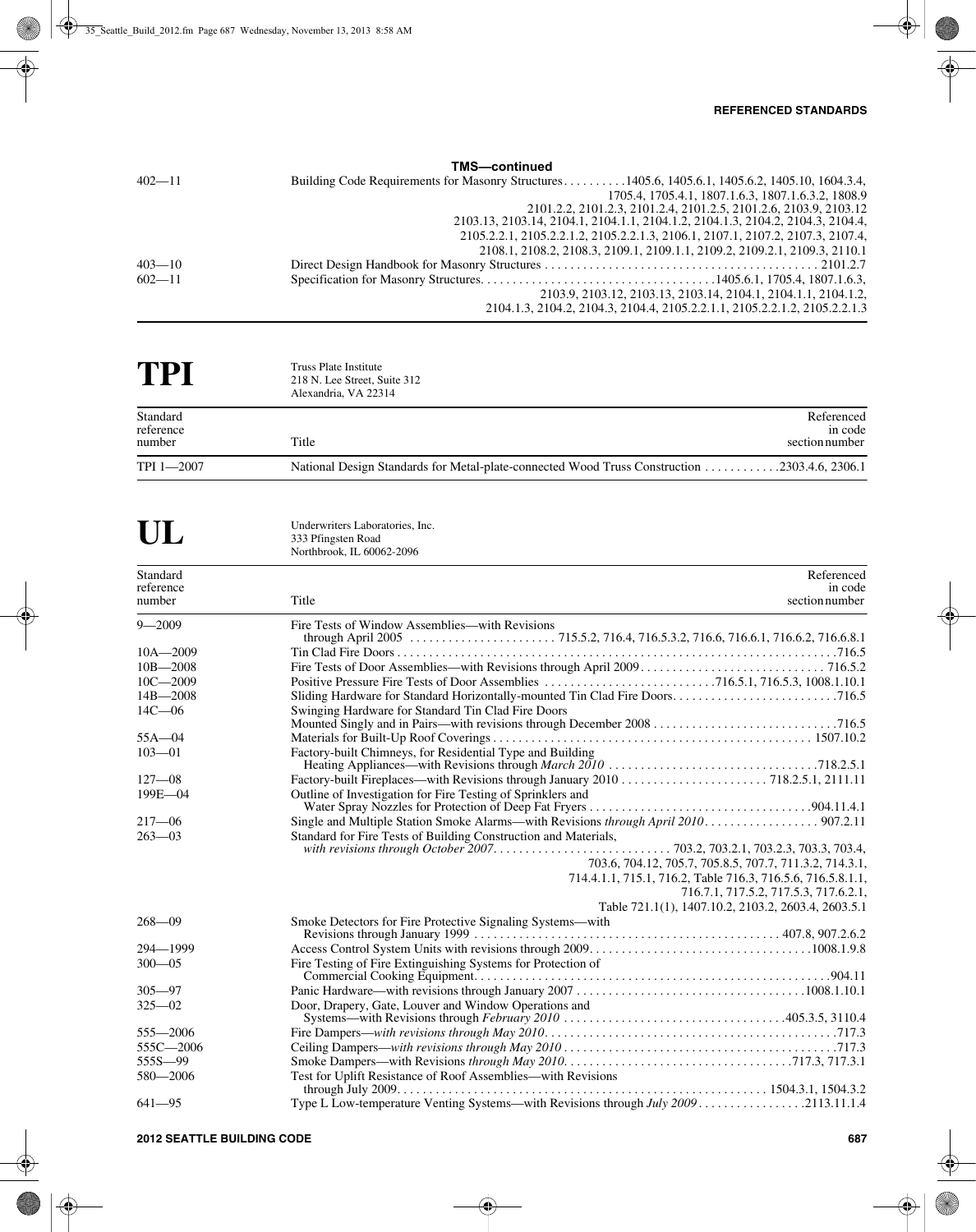|               | UL-continued                                                                           |
|---------------|----------------------------------------------------------------------------------------|
| $710B - 04$   |                                                                                        |
| $723 - 2008$  | Standard for Test for Surface Burning Characteristics of                               |
|               |                                                                                        |
|               | 803.1.4, 803.9, 803.13, 806.5, 1404.12.1, 1407.9, 1407.10.1,                           |
|               | 1409.9, 1409.10.1, 1509.6.2, 1509.6.3, 2303.2, 2603.3, 2603.4.1.13,                    |
|               | 2606.3.5.4, 2603.7, 2604.2.4, 2606.4, 2613.3, 3105.4                                   |
| $790 - 04$    | Standard Test Methods for Fire Tests of Roof Coverings-                                |
|               |                                                                                        |
| $793 - 08$    | Standards for Automatically Operated Roof Vents for Smoke and Heat406.8.5.1.1, 910.3.1 |
| $864 - 03$    | Standards for Control Units and Accessories for Fire Alarm Systems-                    |
| $924 - 06$    | Standard for Safety Emergency Lighting and Power Equipment-                            |
| $1040 - 96$   | Fire Test of Insulated Wall Construction—                                              |
|               |                                                                                        |
| $1256 - 02$   | Fire Test of Roof Deck Construction-                                                   |
|               |                                                                                        |
| $1479 - 03$   | Fire Tests of Through-penetration Firestops-                                           |
|               |                                                                                        |
| $1482 - 2010$ |                                                                                        |
| $1703 - 02$   | Flat-Plate Photovoltaic Modules and Panels-                                            |
| $1715 - 97$   | Fire Test of Interior Finish Material—                                                 |
|               |                                                                                        |
| 1777-2007     | Chimney Liners-                                                                        |
|               |                                                                                        |
| $1784 - 01$   | Air Leakage Tests of Door Assemblies-                                                  |
|               |                                                                                        |
|               | 716.5.7.3, 3007.7.3, 3008.7.3                                                          |
| 1897—04       | Uplift Tests for Roof Covering Systems—                                                |
|               |                                                                                        |
| $1975 - 06$   | Fire Test of Foamed Plastics Used for Decorative Purposes 402.6.2, 402.6.4.5, 424.2    |
| $1994 - 04$   | Luminous Egress Path Marking Systems-                                                  |
|               |                                                                                        |
| $2017 - 2008$ |                                                                                        |
| $2034 - 2008$ | Standard for Single- and Multiple Station Carbon Monoxide Alarm—with Revisions         |
|               |                                                                                        |
| $2075 - 04$   | Standard for Gas and Vapor Detectors and Sensors-                                      |
|               |                                                                                        |
| $2079 - 04$   | Tests for Fire Resistance of Building Joint Systems-                                   |
|               |                                                                                        |
| $2200 - 98$   | <b>Stationary Engine Generator Assemblies-</b>                                         |
|               |                                                                                        |

| <b>ULC</b>                      | Underwriters Laboratories of Canada<br>7 Underwriters Road<br>Toronto, Ontario, Canada M1R3B4 |                                         |
|---------------------------------|-----------------------------------------------------------------------------------------------|-----------------------------------------|
| Standard<br>reference<br>number | Title                                                                                         | Referenced<br>in code<br>section number |
| CAN/ULC S 102.2-1988            | Standard Method of Test for Surface Burning Characteristics of Flooring,                      |                                         |